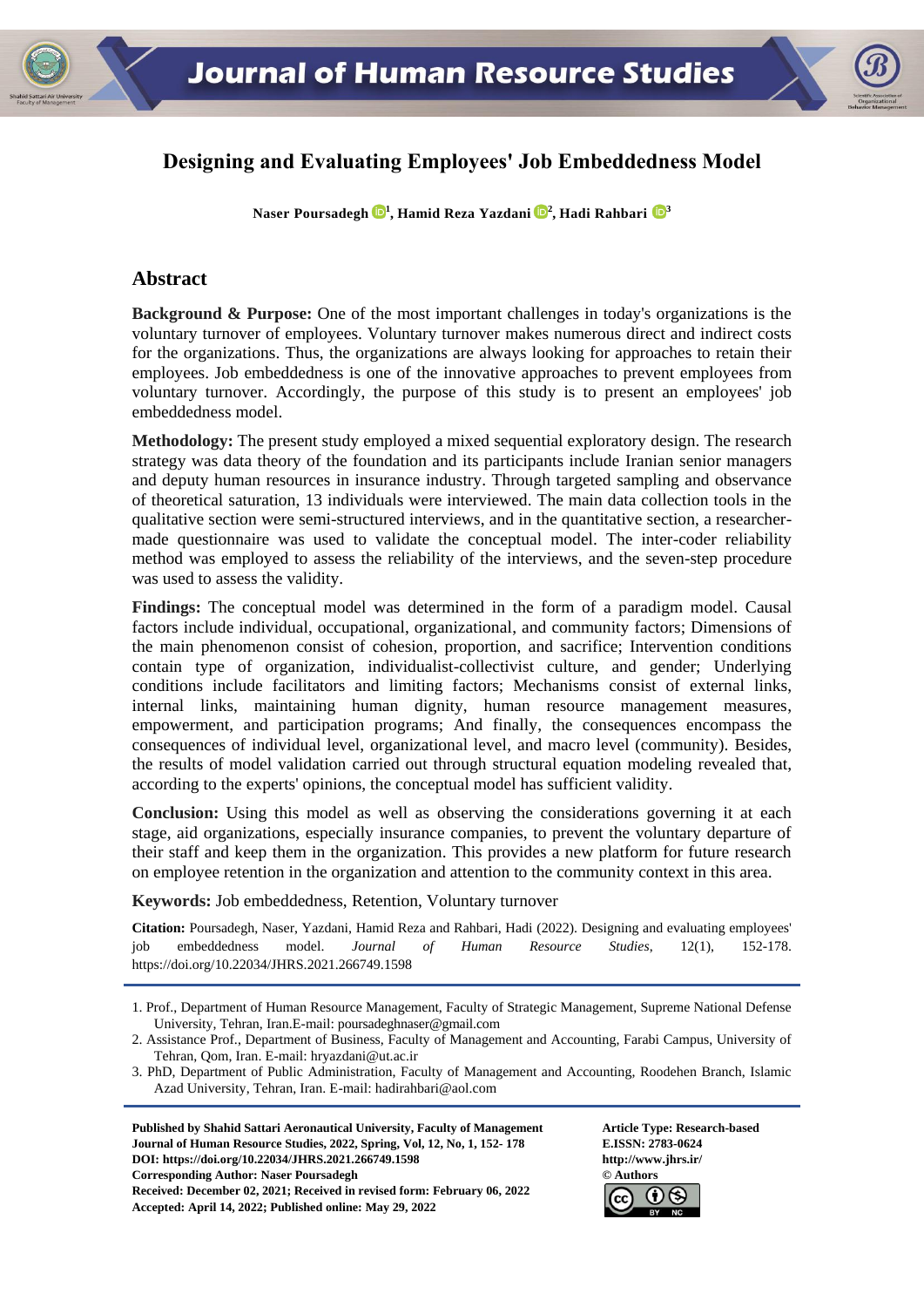

# **طراحي و اعتبارسنجي مدل درهمتنيدگي شغلي كاركنان**

**<sup>3</sup>، هادي رهبري <sup>2</sup> ، حميدرضا يزداني <sup>1</sup> ناصر پورصادق**

## **چكيده**

**زمينه و هدف:** يكي از چالشهاي مهم سازمانهاي امروزي، ترك خدمت ارادي و داوطلبانه كاركنان است. ترك خدمت داوطلبانه، هزينههاي مستقيم و غيرمستقيم فراواني براي سازمانها به همراه دارد. از اين رو، سازمانها همواره در پي يافتن و بهكارگيري رويكردهايي بـراي حفـظ و نگهداشت كاركنان خود هستند. يكي از رويكردهاي نوين براي پيشگيري از ترك خدمت داوطلبانه كاركنان، درهمتنيـدگي شـغلي اسـت و ايـن پژوهش قصد دارد مدلي براي درهمتنيدگي شغلي كاركنان ارائه دهد.

**روششناسي:** پژوهش حاضر آميخته از نوع متوالي اكتشافي و راهبرد آن، نظريهپردازي دادهبنياد است. مشاركتكنندگان در پژوهش، مديران ارشد و معاونان منابع انساني در صنعت بيمه كشور بودند كه از طريق روش نمونهگيري هدفمند و رعايت قاعده اشباع نظري، با 13 نفر مصاحبه انجام شد. ابزار جمعآوري اصلي دادهها در بخش كيفي، مصاحبه نيمهساختاريافته و در بخش كمي، پرسشنامه محققساخته براي اعتبارسـنجي مدل مفهومي بهدستآمده بود. براي سنجش پايايي مصاحبهها، از روش پايايي بين دوكدگذار و براي سنجش روايي، از روايـي هفـتمرحلـهاي بهره گرفته شد.

**يافتهها:** مدل مفهومي در قالب الگوي پارادايمي، شامل عوامل علّي، پديده اصلي، شرايط مداخلهگر، شرايط زمينهاي، سازوكارها و پيامدها تعيين شد كه هر يك از عوامل، اين ابعاد را دربرميگيرند. عوامل علّي: شامل عوامل فردي، شغلي، سازماني و عوامل برگرفته از جامعه. پديده اصلي: دربرگيرنده پيوستگي، تناسب و فداكاري. شرايط مداخلهگر: شامل نوع سازمان، فرهنگ فردگرا جمعگرا و جنسيت. شرايط زمينهاي: دربرگيرنده عوامل تسهيلكننده و عوامل محدودكننده. سازوكارها: دربرگيرنده پيوندهاي برونسازماني، پيوندهاي درونسازماني، حفظ كرامت انساني، اقدامهاي مديريت منابع انساني و برنامههاي توانمندسازي و مشاركت. پيامدها: دربرگيرنده پيامدهاي سطح فردي، سطح سازمان و سطح كلان (جامعه). شايان ذكر است كه نتايج اعتبارسنجي مدل از طريق مدلسازي معادلات ساختاري نشان داد كه از نظر خبرگان، مدل مفهومي از اعتبار كافي برخوردار است.

**نتيجهگيري:** استفاده از اين مدل و رعايت ملاحظات حاكم بر آن در هر مرحله، به سازمانها، بهويژه شركتهاي بيمـه كمـك مـيكنـد تـا از خروج داوطلبانه كاركنان خود پيشگيري كنند و آنها را در سازمان نگه دارند. اين موضوع براي پژوهشهاي آتي در خصوص نگهداشت كاركنان در سازمان بستر جديدي است و توجه به جامعه در اين زمينه را بيش از پيش فراهم ميكند.

**كليدواژهها:** درهمتنيدگي شغلي، حفظ و نگهداشت، ترك خدمت داوطلبانه

**استناد:** پورصادق، ناصر؛ يزداني، حميدرضا و رهبري، هادي (1401). طراحي و اعتبارسنجي مدل درهمتنيدگي شغلي كاركنان. مطالعات منـابع  $112(1)$ ، 107 - ۱۷۸ .

.1 استاد، گروه مديريت منابع انساني، دانشكده مديريت راهبردي، دانشگاه دفاع ملي، تهران، ايران. رايانامه: com.gmail@poursadeghnaser .2 استاديار، گروه مديريت منابع انساني، دانشكده مديريت و حسابداري، دانشكدگان فارابي دانشگاه تهران، قم ايران. رايانامه:

hryazdani@ut.ac.ir .3 دكتري، گروه مديريت دولتي، دانشكده مديريت و حسابداري، واحد رودهن، دانشگاه آزاد اسلامي، تهران، ايران. رايانامه: hadirahbari@aol.com

**ناشر: دانشكده مديريت، دانشگاه علوم و فنون هوايي شهيد ستاري .2021.266749.1598JHRS/10.22034/org.doi://https :DOI مطالعات منابع انساني، ،1401 بهار، دوره ،12 شماره ،1 ص. -152 178 نويسنده مسئول: ناصر پورصادق شاپاي الكترونيك: 2783-0624 دريافت: ،1400/09/11 بازنگري: 1400/11/17 نوع مقاله: پژوهشي پذيرش: 1401/01/25 © نويسندگان انتشار: 1401/03/08**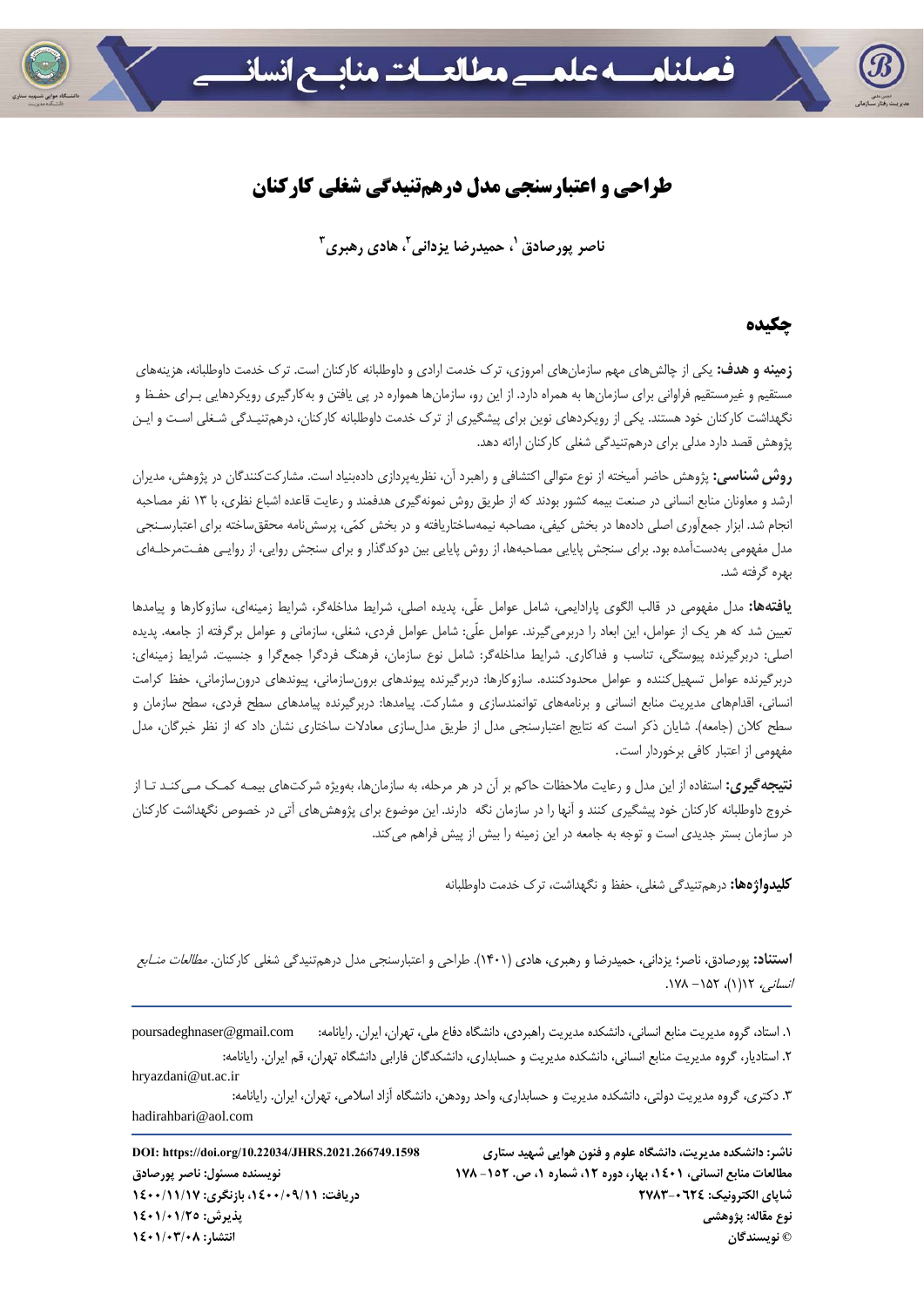#### **مقدمه**

در اقتصاد مبتني بر دانش در حال ظهور كه در آن داشتن مزيت رقابتي پايدار، سازماني را از ساير سازمانها متمايز ميكند، منابع انساني كليد موفقيت محسوب ميشود (شهاوي، الباز و اگاگ ٰ، ٢٠١٨). امروزه بيش از هر زمان ديگري مشخص شده است كه رشد و توسعة سازمانها و در پي آن، رشد و توسعة هر جامعه يا كشور، در پاية استفادة صحيح از منابع انساني استوار است. در عصر كنوني، سازمانهايي موفق خواهند بود كه بتوانند منابع انساني توانمند و ماهر را به استخدام سازمان دربياورند، آنها را بهبود دهند و از ترک خدمت داوطلبانهٔ آنها از سازمان جلوگيري كنند (واردامان، روگرز و مارلر '، ۲۰۲۰). اكنون با پيشرفت تكنولوژي و ايجاد رقابت ميان سازمانها، كاركنان با فرصتهاي شغلي زيادي مواجهاند و اين مسئله كار سازمانها را براي نگهداشت كاركنان سختتر ميكند (توكلينژاد، جزني، معمارزادهطهران و افشاركاظمي، 1395). بنابراين نگهداشت و جلوگيري از ترك خدمت داوطلبانة كاركنان، در درازمدت به مسئلة اصلي سازمانها تبديل خواهد شد (كلينتون، نايت و گوئست ، ۲۰۱۲).

بعضي از پژوهشگران (براي نمونه، گريفت، هوم و گارتنر <sup>۲</sup> ۲۰۰۰؛ ميشل، هولتوم، لي، سابلينسكي و اراز <sup>۵</sup> ۲۰۰۱)، پس از بررسي پژوهشهاي ترك خدمت، به اين نتيجه رسيدند كه متغيرهاي نگرشي، فقط حدود 4 تا 5درصد از واريانس ترك خدمت را تبيين ميكند. حتي در پژوهشهاي بسياري نشان داده شده است كه نگرشهاي منفي يا جستوجوي شغل، به ترك آن ربطي ندارد. بنابراين، ماندگاري افراد در شغل، فقط به عوامل رواني و نگرشي بازنميگردد، بلكه عوامل ديگري هم در آن دخالت دارد كه در مدلهاي سنتي ترك خدمت از قلم افتاده است (سجاديان، 1396). درهمتنيدگي شغلی، از رویکردهای نوین در حوزهٔ نگهداشت اثربخش کارکنان است (الحربی ٔ، ۲۰۲۰). درهم تنیدگی شغلی، مجموعه نيروهايي است كه كاركنان را در شغل استخدامي فعلي خود نگه ميدارد (رابينسون، كرالج، سولنت، گاه و كالان ، ۲۰۱۴) و با مدل ترك خدمت سنتي متفاوت است؛ زيرا درهمتنيدگي شغلي بهجاي ترك خدمت كاركنان (چرا افراد ترك خدمت میكنند) بر حفظ و نگهداری كاركنان (چرا افراد میمانند) هدف\$ذاری كرده است (تاكاویرا، كوتزه و اسچرودر^، ۲۰۱۴). درهمتنيدگي شغلي، قلمرو و محدودة وسيعي از تأثيرهاي روانشناختي، اجتماعي و مالي تعريف ميشود كه بر ابقاي كاركنان در سازمان تأثير ميگذارد. اين تأثيرها نه فقط در شغل ديده ميشود، بلكه خارج از محيط كاري كاركنان نيز وجود دارد و همانند شبكه و محفظهاي افراد را در سازمان احاطه ميكند و از تمايل به ترك خدمت در افراد ميكاهد (رحيم نيا، نصرتي و اسلامي، 1396).

بيشتر مطالعات انجامشده در زمينة حفظ و نگهداشت كاركنان، بر عوامل سازماني و شرايط محيط كار و نقش اين عوامل در نگهداشت كاركنان پرداختهاند (صفوى و كاراتپ<sup>؟</sup>، ٢٠١٩) و تأثير عوامل برگرفته از جامعه را در نگهداشت

- 5. Mitchell, Holtom, Lee, Sablynski & Erez
- 6. Alharbi
- 7. Robinson, Kralj, Solnet, Goh, & Callan
- 8. Takawira, Coetzee & Schreuder
- 9. Safavi & Karatepe

<sup>1.</sup> Shehawy, Elbaz & Agag

<sup>2.</sup> Vardaman, Rogers & Marler

<sup>3.</sup> Clinton, Knight & Guest

<sup>4.</sup> Griffeth, Hom & Gaertner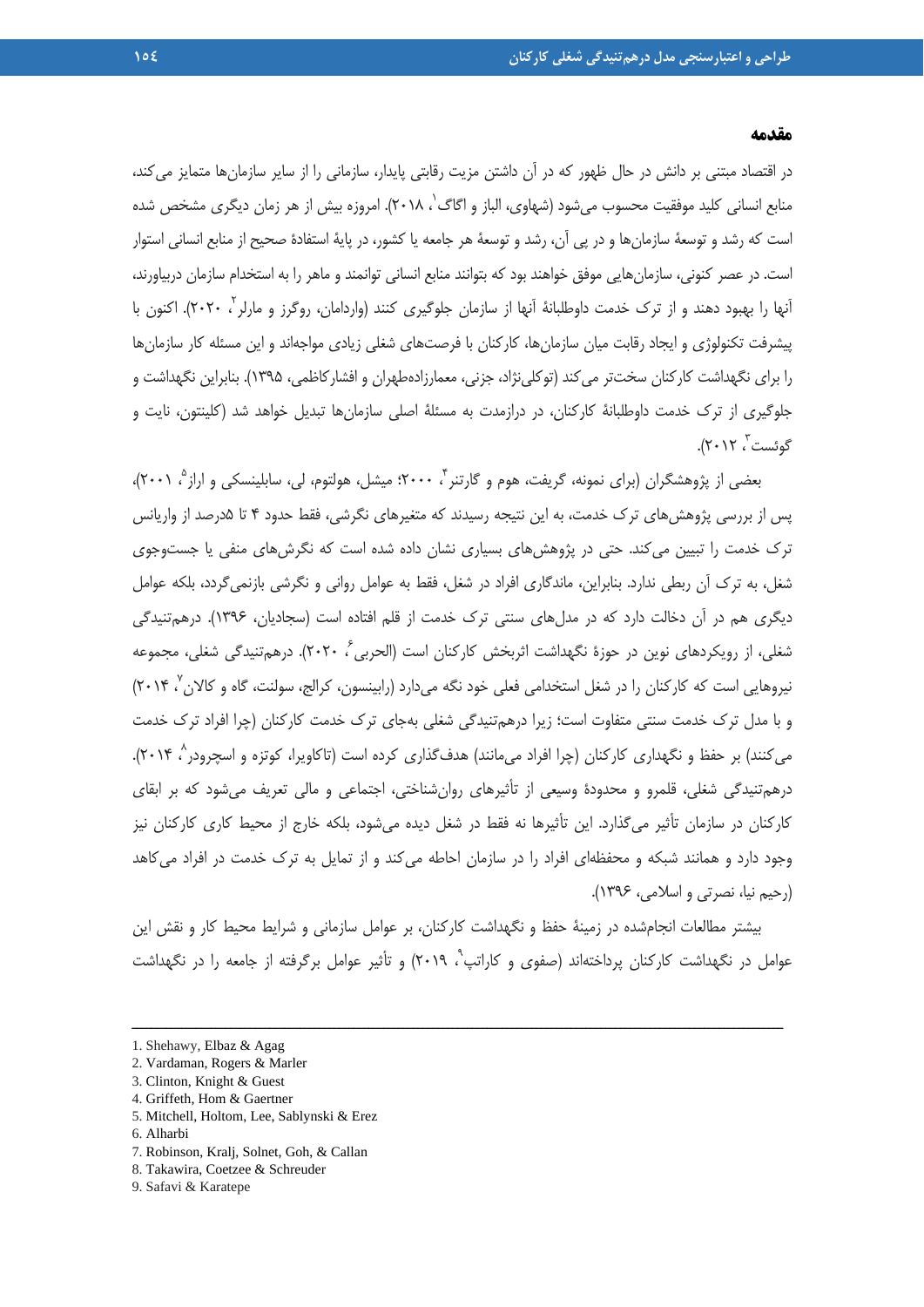كاركنان ناديده گرفتهاند (جيا، يان، جهانشاهي، لين و باتاچارجه`، ٢٠٢٠). محققان مديريتي، همچنان در حال بررسي عواملي هستند كه فرد با تأثيرپذيرفتن از آنها تصميم ميگيرد كه در سازمان بماند (تام و گرينوالد ٰ، ۲۰۲۰) و درهمتنيدگي شغلي ابزاري براي شناخت اين عوامل است. تاكنون تحقيقات زيادي در خصوص تبيين متغيرهاي مرتبط با حفظ و نگهداشت كاركنان انجام شده است. خلأ تحقيقات قبلي كه ضرورت انجام پژوهش حاضر را بيش از پيش روشن ميكند، بيتوجهي به عوامل برگرفته از جامعه و تأثير آنها بر حفظ و نگهداشت كاركنان است، از اين رو، شناسايي بسترها و كلية عوامل مؤثر بر درهمتنيدگي شغلي، يكي از ضرورتهاي حوزة حفظ و نگهداشت كاركنان است.

صنعت بيمه، يكي از زيربخشهاي بازار مالي است كه در ساير بازارها اثرهاي جانبي گستردهاي دارد. اين صنعت سلامت و بقاي حركتهاي اقتصادي را تضمين ميكند، از اين رو، بخش مهمي از صنعت خدمات نوين محسوب ميشود و بايد در اقتصاد ملي رشد بسيار سريعي داشته باشد. در صنعت بيمه نيز خروج داوطلبانة كاركنان مشاهده ميشود و اين مشكل در بيمة سامان هم رخ ميدهد. مدير منابع انساني بيمة سامان، طي سالها فعاليت خود، همواره با مشكل خروج داوطلبانة كاركنان از سازمان مواجه بوده است و بررسي علل اين رويداد، براي ايشان به دغدغهاي مهم تبديل شده و در اين خصوص به تحقيق پرداخته است. درصد خروج كاركنان از بيمة سامان نيز مؤيد اين مشكل است؛ بهگونهاي كه بيمة سامان، بهعنوان يكي از بيمههاي مهم كشور، در سال 1397 با 5/75درصد، سال 1398 با 4/98درصد و تا پايان نيمة اول سال 1399 با 6/5درصد خروج كاركنان خود مواجه شده است. بر اساس ادبيات موجود، بهصراحت ادعا ميشود كه با طراحي مدل درهمتنيدگي شغلي، ميتوان در مسير تازهاي از پژوهشهاي مديريتي گام برداشت. با توجه به آنچه بيان شد، سؤالهاي پژوهش حاضر مطرح ميشود:

- .1 مدل درهمتنيدگي شغلي كاركنان چگونه است؟
- .2 آيا مدل طراحيشدة درهمتنيدگي شغلي كاركنان، از اعتبار مناسب برخوردار است؟

## **پيشينة نظري پژوهش**

درهمتنيدگي شغلي، نخستين بار در پژوهشي مطرح شد كه ميشل و همكارانش (2001) با عنوان «نيروهاي فوقالعاده براي نگهداشت كاركنان» انجام دادند. آنها با معرفي مفهوم درهمتنيدگي شغلي، بهدنبال پاسخ به اين سؤال بودند كه «چرا افراد در سازمان ميمانند؟». درهمتنيدگي شغلي، مجموعهاي از نيروهايي (درون و خارج از سازمان) است كه كاركنان را در شغل فعلي خود نگه ميدارد (الحربي، 2020). در تعريفي ديگر، درهمتنيدگي شغلي مجموعهاي وسيع از عوامل روانشناختي، اجتماعي و مالي است كه بر ماندن و حفظ كاركنان در سازمان تأثير ميگذارد (صفوي و كاراتپ، 2019). اين تأثيرها هم در شغل و هم در محيط كاري خارجي كاركنان وجود دارد و معمولاً شبيه رشتههايي در «وب» يا «تور» هستند كه فرد در آنها درگير ميشود. هرچه افراد تعداد بيشتري از اين رشتهها داشته باشند، بيشتر در اين وبها گرفتار میشوند و ترک شغل برای آنها دشوارتر میشود (ژانگ، فرد و گريفت<sup>"</sup>، ۲۰۱۲). درهمتنيدگی نيرويی ترسيمشده و كمابيش متنوع است كه سازههاي سازندهاي دارد؛ يعني اين سازهها درهمتنيدگي را ايجاد ميكنند. سازههاي تحت هر

ــــــــــــــــــــــــــــــــــــــــــــــــــــــــــــــــــــــــــــــــــــــــــــــــــــــــــــــــــــــــــــــــــــ

2. Thome & Greenwald

<sup>1.</sup> Jia, Yan, Jahanshahi, Lin & Bhattacharjee

<sup>3.</sup> Zhang, Fried & Griffeth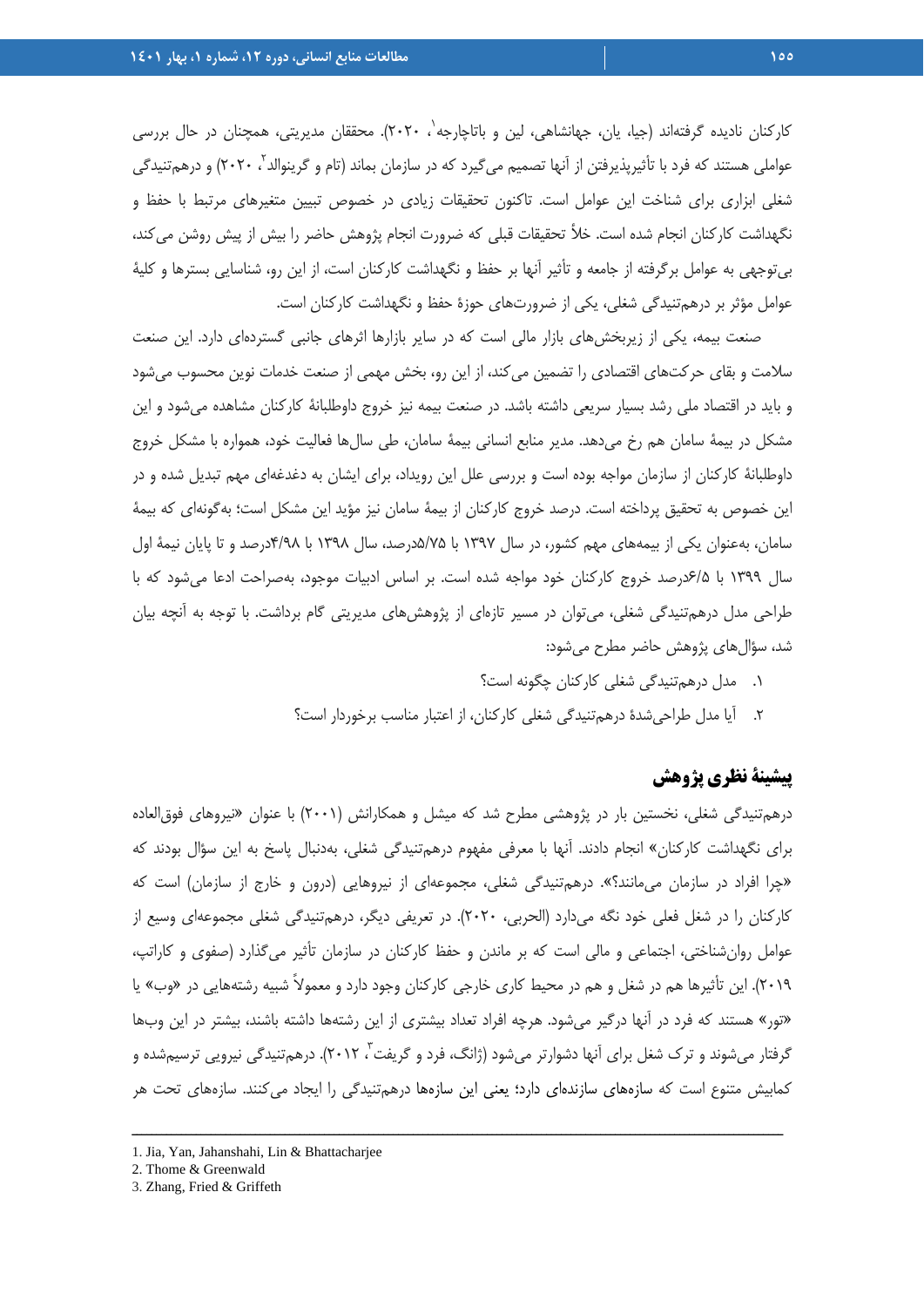بعد جمع ميشوند تا جنبههاي درونشغلي و برونشغلي موقعيت كنوني فرد را تشكيل دهند، سپس اين ابعاد با هم تركيب میشوند تا درهمتنیدگی شغلی را ایجاد كنند (یائو، لی، میشل، بورتون و سابلیسکی ٰ، ۲۰۰۴).

درهمتنيدگي شغلي مجموعهاي از نيروهاست كه فرد را در شغل كنونياش ماندگار ميكند. اين نيروها سه مؤلفة <sub>بیو</sub>ستگی'، تناسب<sup>۳</sup> و فداکاری ٔ را دربرمیگیرند. اولین عامل حیاتی درهمتنیدگی شغلی، به پیوستگی یا میزان ارتباط و جامعهپذيري مردم با يكديگر مربوط ميشود. پيوستگي به تلاش اجتماعي افراد در برقراري ارتباط با دوستان، همكاران، گروهها و تيمها درحين كار يا خارج از محيط كار گفته ميشود (رابينسون و همكاران، 2014). پيوستگي به ارتباطات رسمي (اعضاي تيم كاري و همكاران) و غيررسمي (خانواده و دوستان) بين كارمندان، جامعه و سازمان فعلي گفته ميشود. اين ارتباطات، بهلحاظ تعداد و قدرت با هم تفاوت دارند؛ اما هرچه تعداد ارتباطات كارمند با جامعه و سازمان بيشتر باشد، ميزان درهم تنيدگي كارمند هم بيشتر خواهد شد (افسر و بدير °، ۲۰۱۶). تناسب را مي توان سازگاري ادراكشده يا سطح راحتي كارمند با سازمان و محيط تعريف كرد (فريرا، مارتينز، لاملاس و رودريگز ً، ٢٠١٧). اين بُعد در سطح جامعه عواملي را دربرميگيرد كه باعث ميشود فرد به مكان زندگي خود وابسته شود. بعد تناسب با درك ارزشها و ّهداف بهاشتراکگذاشتهشده بین سازمان و محیط مرتبط است (رامش و گلفند<sup>٬</sup> ۲۰۱۰). بر اساس نظریهٔ میشل و همكاران (2001)، ارزشهاي شخصي، اهداف شغلي و طرحهاي آيندة كارمند، بايد با فرهنگ سازماني و تقاضاهاي شغلي مستقيم او، يعني دانشها، مهارتها و تواناييهاي فرد، متناسب شود. بهعلاوه، فرد به كيفيت تناسب خود با جامعه و محيط پيرامونياش توجه خواهد كرد (الحربي، 2020). فداكاري به هزينة مادي، اجتماعي و روانشناختي دركشدة فرد در نتيجهٔ ترک سازمان و محيط گفته مىشود (لى، ميشل، سابلينسکى، بورتون و هولتون^، ۲۰۰۴). ترک سازمان با ضرر و زيانهاي مربوط به شغل همراه است كه از آن جمله ميتوان به از دستدادن همكاران صميمي و آشنا، پروژههاي جالب و منفعتهاي مطلوب، ثبات شغلي و پيشرفت شغلي (فداكاري سازماني) اشاره كرد. افزون بر اين، ترك سازمان به زيانهاي جامعهمحور هم منجر ميشود، مانند از دستدادن معاوضة آسان، مراقبت روزانه يا عضويت در باشگاه محلي و ترك جامعة امن (فداكاري اجتماعي) (شهاوي و همكاران، 2018).

كاركناني كه تصميم ميگيرند سازمان را ترك كنند، فقط تحت تأثير مشكلات و چالشهاي درونسازمان و عوامل مربوط به شغل و شرايط كاري خود قرار نميگيرند، بلكه عوامل زيادي در تصميم آنها تأثير ميگذارد. از سوي ديگر، عوامل زيادي در خارج از سازمان، در تصميم كاركنان مبني بر ماندن در سازمان اثرگذار است؛ اما تأثير عوامل سازماني بيشتر از عوامل خارج از سازمان است، با اين حال نبايد تأثير عوامل خارج از محيط سازمان را ناديده گرفت (واردامان و همكاران، 2020). كاركناني كه با شغل و سازمان درهمتنيده شده باشند، حتي با وجود شرايط سخت خارج از محل كار، به احتمال بيشتري در سازمان ميمانند (جيا و همكاران، 2020).

- 3. Fit
- 4. Sacrifice
- 5. Afsar & Badir
- 6. Ferreira, Martinez, Lamelas & Rodrigues
- 7. Ramesh & Gelfand

<sup>1.</sup> Yao, Lee, Mitchell, Burton & Sablynski

<sup>2.</sup> Link

<sup>8.</sup> Lee, Mitchell, Sablynski, Burton & Holtom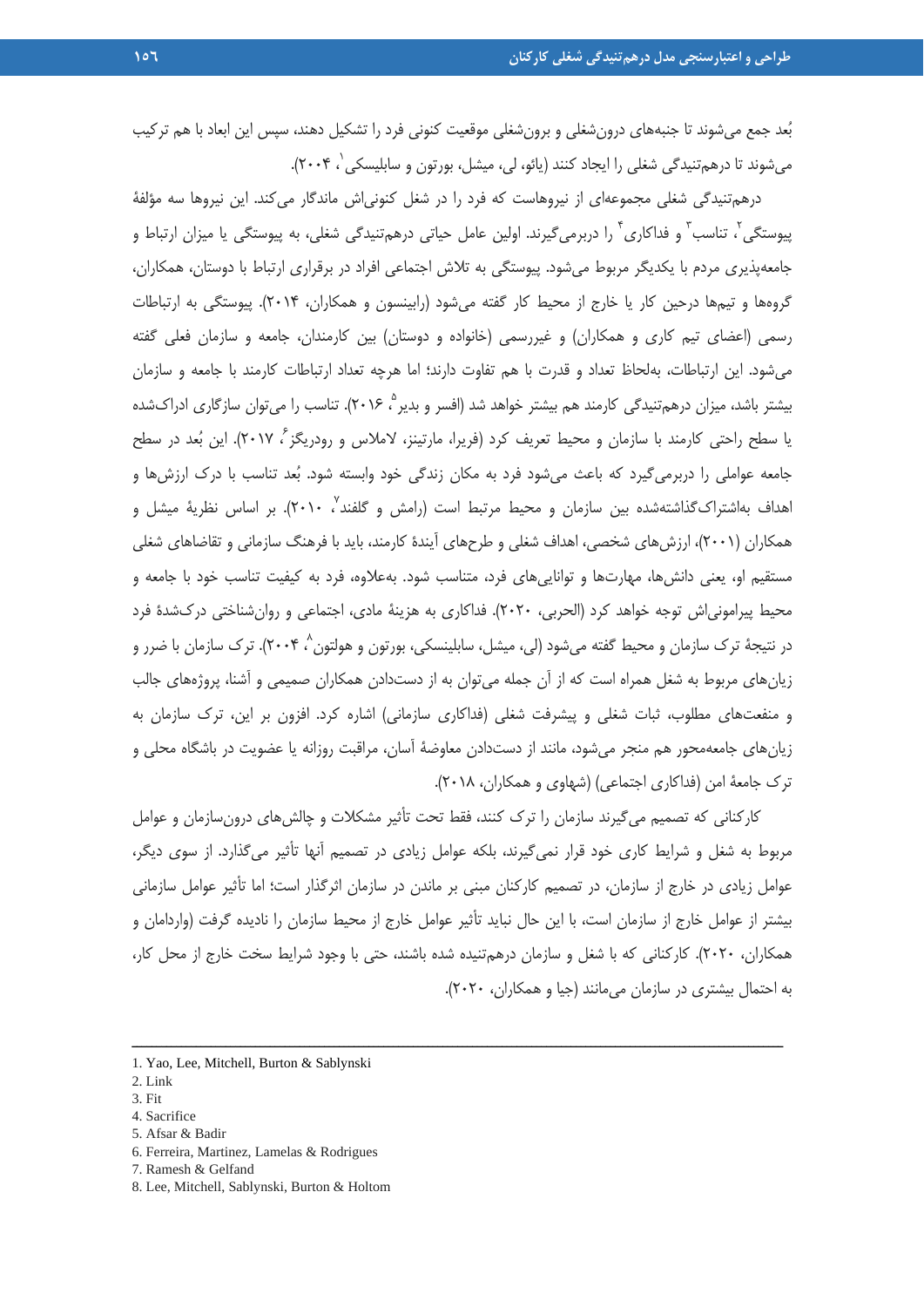ويژگيهاي شغلي، مانند امنيت شغلي دركشده، از جمله عوامل تأثيرگذار در افزايش درهمتنيدگي افراد در شغل و كاهش تمايل آنها براي ترك شغل و سازمان به شمار ميرود كه در نهايت به بروز نتايج مثبت عملكردي در سازمان منجر ميشود. با دستيابي كاركنان به سطح عالي از امنيت شغلي دركشده در سازمان، بهخصوص در وضعيت اقتصادي متلاطم و ركود، درهمتنيدگي شغلي نيز افزايش پيدا خواهد كرد و در نهايت، تمايل آنها براي يافتن شغل دوم خارج از سازمان كاهش خواهد يافت (مورفي، بورتون، هناگان و بريسكو`، ۲۰۱۳). حمايت سازماني از عوامل ديگرى است كه بر درهمتنيدگي شغلي تأثير ميگذارد. حمايت سازماني ادراكشده، به باور كاركنان در اين خصوص اشاره ميكند كه تا چه اندازه كارفرمايان براي آنان ارزش قائلاند و به رفاه آنان توجه ميكنند. در واقع، درك حمايت سازماني، اعتقاد و ادراك فرد از اين موضوع است كه رفاه و آسايش و ميزان مشاركت وي در موفقيت سازمان تا چه اندازه حائز اهميت است (ريان و هاردن ، ۲۰۱۴).

نگوئن، تيلور و برگيل ` (٢٠١٧) معتقدند كه پاداشهاي سازماني، وجود عدالت رويهاي و حمايت سازماني دركشده، از عوامل اثرگذار بر درهمتنيدگي شغلي است كه هرچه ميزان آنها در سازمان بيشتر باشد، كاركنان را به سازمان وابستهتر ميكند و باعث ميشود كه آنها كمتر به ترك سازمان فكر كنند. در همين راستا، ميشل و همكارانش (2001)، جبران خدمات، حمايت سرپرست و وجود فرصت رشد و پيشرفت را از عوامل مؤثر بر درهمتنيدگي شغلي معرفي كردهاند. افزون بر اين، آنها جنسيت، رضايت، تعهد، جستوجوي شغل و جايگزينهاي شغلي دركشده را نيز بر درهمتنيدگي شغلي مؤثر مے ردانند.

از نظر كيازاد، هولتوم، هوم و نيومن ً (٢٠١۵) درهمتنيدگي شغلي يكي از راهبردهاي نوين در نگهداري منابع انساني در سازمان است كه در صورت توجه كافي به آن، نتايج مثبتي براي سازمان به همراه ميآورد. كاركناني كه با شغل خود ارتباط و تناسب و سازگاري بيشتري داشته باشند، رفتار شهروندي سازماني و عملكرد بهتري خواهند داشت. پيشگيري از رفتارهاي مخرب در محل كار و جلوگيري از ترك خدمت داوطلبانه نيز، از نتايج ديگر درهمتنيدگي شغلي كاركنان با سازمان و شغلشان است. در بين عوامل پيشبينيكنندة قصد ترك خدمت، درهمتنيدگي شغلي قويترين عنصر شناخته شده است (چويي و كيم °، ٢٠١۵). درهمتنيدگي شغلي باعث ميشود كه كاركنان، رضايت و خشنودي از سازمان و كار را احساس كنند. كاركناني كه از كار خود راضي هستند، با همكاران يا مشتريان رفتارهاي منفي نخواهد داشت يا اين رفتار در آنها به كمترين ميزان خواهد رسيد (دارات، اميكس و بنت ً، ٢٠١٧).

مطالعات درهمتنيدگي، بيشتر روي تأثير آن بر ترك خدمت داوطلبانه متمركز بوده است، با اين حال، تحقيقات نشان ميدهد كه درهمتنيدگي بر عملكرد تأثير معناداري ميگذارد و يكي از نتايج درهمتنيدگي شغلي، بهبود عملكرد در سازمان است. افرادي كه درهمتنيدگي بيشتري دارند، معمولاً نگران هستند كه كار خود را با كيفيت خوب انجام ندهند و شغلشان را از دست بدهند، به همين دليل، براي بهبود كيفيت كار خود، تلاش بيشترى ميكنند (تيان، كردرى و گامبل $^\vee$ ،

<sup>1.</sup> Murphy, Burton, Henagan & Briscoe

<sup>2.</sup> Ryan & Harden

<sup>3.</sup> Nguyen, Taylor & Bergiel

<sup>4.</sup> Kiazad, Holtom, Hom & Newman

<sup>5.</sup> Choi & Kim

<sup>6.</sup> Darrat, Amyx, & Bennett

<sup>7.</sup> Tian, Cordery & Gamble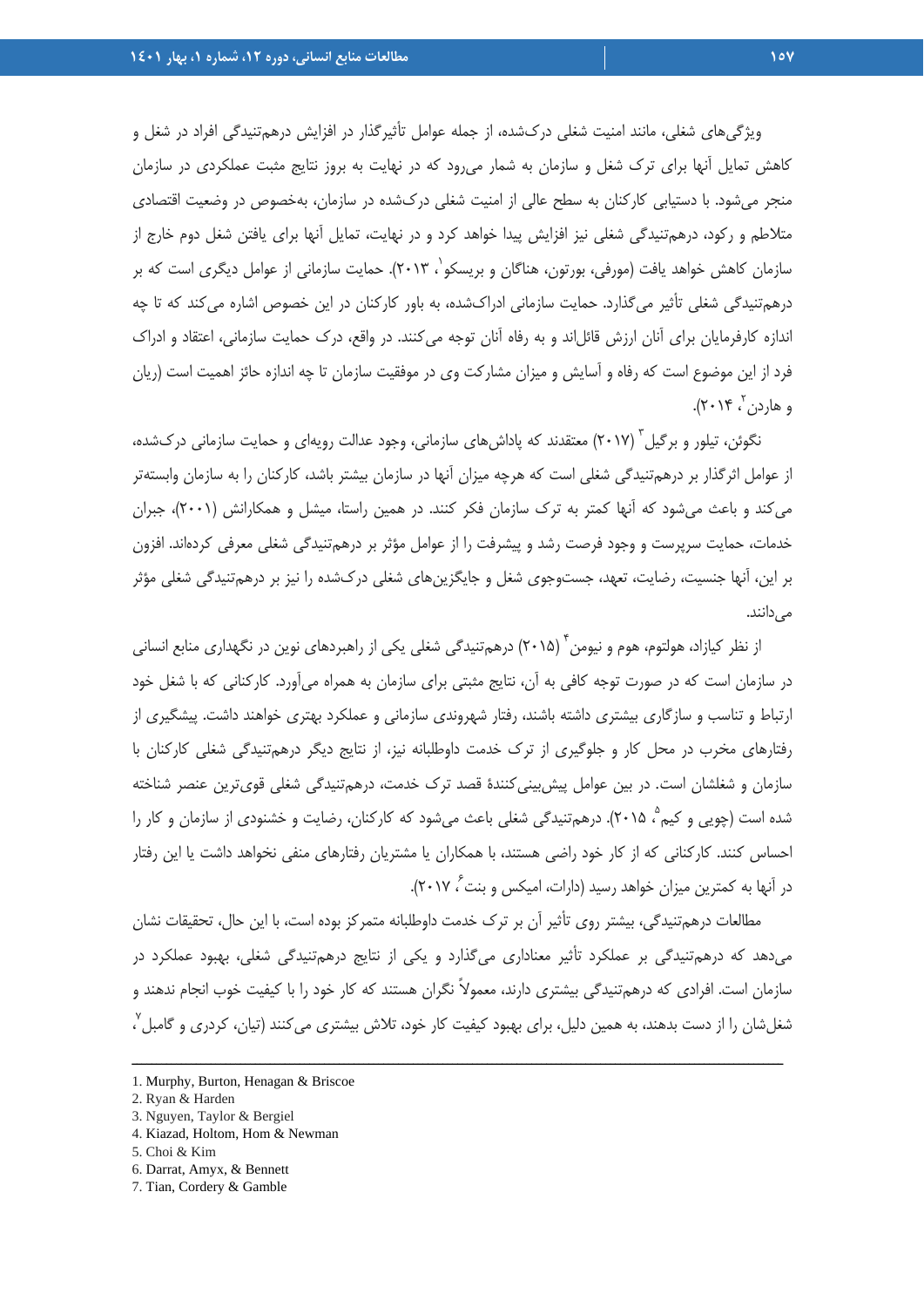2016). رفتارهاي ضدتوليدي نيز از رفتارهاي خروجي درهمتنيدگي شغلي است كه درهمتنيدگي بر آنها تأثير منفي دارد. رفتارهاي ضدتوليدي مانند گشتوگذار بيشازحد در اينترنت، سوءاستفاده از همكاران و آسيبرساندن به خوشنامي و فرصتهاي ارتقاي كاركنان، در بدترين حالت به خروج از سازمان منجر ميشود (ليو و ژو`، ٢٠١٩). طبق نتايج پژوهش نگ و فلدمن <sup>۲</sup> (۲۰۱۲)، هرچقدر درهمتنيدگي شغلي افزايش پيدا كند، تعارض بين كار و خانواده كاهش ميµبد. كاركناني كه با شغل خود درهمتنيده شدهاند، افرادي هستند كه ارزشها و هدفهاي خود را با سازمان يكي ميدانند، ويژگيهاي شغل با ويژگيهاي شخصيتي آنها همراستاست، شرايط و محيط كارشان را دوست دارند و ميخواهند در سازمان بمانند، از شغل خود راضي و از فشارهاي ناشي از حيطة كار و خانواده دور هستند. تمام اين ويژگيها باعث ميشود كه ناسازگاري بين كار و خانواده براي كاركنان درهمتنيده كاهش پيدا كند. كاركنان درهمتنيده در مقايسه با ساير كاركنان، با سازمان رفتار شهروندي بيشتري دارند. رفتار شهروندي باعث ميشود كه سازمان از كاركناني بهرهمند شود كه به آن وفادارند و از سوي ديگر، ترك خدمت و غيبت كاركنان را كاهش ميدهد. كاركناني كه با سازمان خود درهمتنيده و يكي شدهاند، به مدت طولاني در سازمان باقي مي مانند و خدماتي با كيفيت عالي عرضه مي كنند (افسر و بدير، ٢٠١۶).

## **پيشينة تجربي پژوهش**

پس از مطالعة نظاممند ادبيات مرتبط با موضوع پژوهش، ادبيات پيشين بررسي و تجزيهوتحليل شدند. نتايج اين بررسيها بهصورت خلاصه در جدول 1 مشاهده ميشود.

| نتايج                                                   | روش              | عنوان                                 | محقق/سال          |
|---------------------------------------------------------|------------------|---------------------------------------|-------------------|
| عوامل تأثیرگذار بر درهمتنیدگی شغلی عبارتاند از:         | کیفی _ فراتر کیب | شناســـايى عوامـــل مـــؤثر بـــر     | رهبري، پورصادق و  |
| — عوامل فردي: متغيرهاي جمعيتشـناختي، سـابقهٔ خـدمت،     |                  | درهم <i>ت</i> نیدگی شـغلی بـا رویکـرد | یزدانی (۱۳۹۹)     |
| اضطراب جدایی، توانمندی حرفهای و چشمانداز فردی؛          |                  | فراتركيب                              |                   |
| - عوامل شغلي: انتظارات شغلي، ماهيت شغلي؛                |                  |                                       |                   |
| – عوامل سازماني: كيفيت محل كـار، فرصـتهـاي رشـد و       |                  |                                       |                   |
| ترفیع، پیوندهای درون سازمانی، رضایت از شـرایط، نظـام    |                  |                                       |                   |
| پرداخت و جبران خدمات و وجهه و اعتبار سازمان؛            |                  |                                       |                   |
| – عوامل برگرفتـه از جامعـه: شـرايط خـانوادگى و دوسـتان، |                  |                                       |                   |
| فعالیتهای چندگانه، امکانات و تسهیلات رفاهی، شـرایط      |                  |                                       |                   |
| بازار و جوّ فرهنگی، سیاسی، مذهبی                        |                  |                                       |                   |
| درهم تنیدگی سازمانی بر قصد ترک خدمت معلمان تأثیر        | کمّی ــ مدلسازی  | بررسی تأثیر درهمتنیدگی شـغلی          | ابراهیمی (۱۳۹۹)   |
| منفی و معناداری دارد؛ اما میان درهمتنیدگی شغلی و قصد    | معادلات ساختاري  | و سازمانی بر قصد ترک خـدمت            |                   |
| ترک خدمت معلمان، رابطهٔ معناداری مشاهده نشد. مرحلهٔ     |                  | معلمان أموزش و پرورش: نقـش            |                   |
| كارراههٔ شغلي در اين رابطه نقش تعديل كنندگي نسبي دارد.  |                  | تعديلگر مرحلهٔ كارراههٔ شغلي          |                   |
| اثر امنیت شغلی و استقلال شغلی، بر تمایل به ترک خـدمت    | کمّی ــ مدلسازی  | بررسي تأثير امنيت و استقلال           | رحيمنيا و همكاران |
| كاركنان معنادار است. نقش ميانجي درهم تنيدگي شغلي بين    | معادلات ساختاري  | شغلی بر ترک خدمت به واسطه             | (1795)            |
| امنیت و استقلال شغلی و تمایل به ترک خدمت کارکنان نیز    |                  | درهـــــم تنيـــــدگى شـــــغلى در    |                   |
| تأييد شده است.                                          |                  | سازمان های دولتی                      |                   |
|                                                         |                  |                                       |                   |

**جدول .1 پيشينة داخلي و خارجي پژوهش** 

1. Lyu & Zhu

2. Ng & Feldman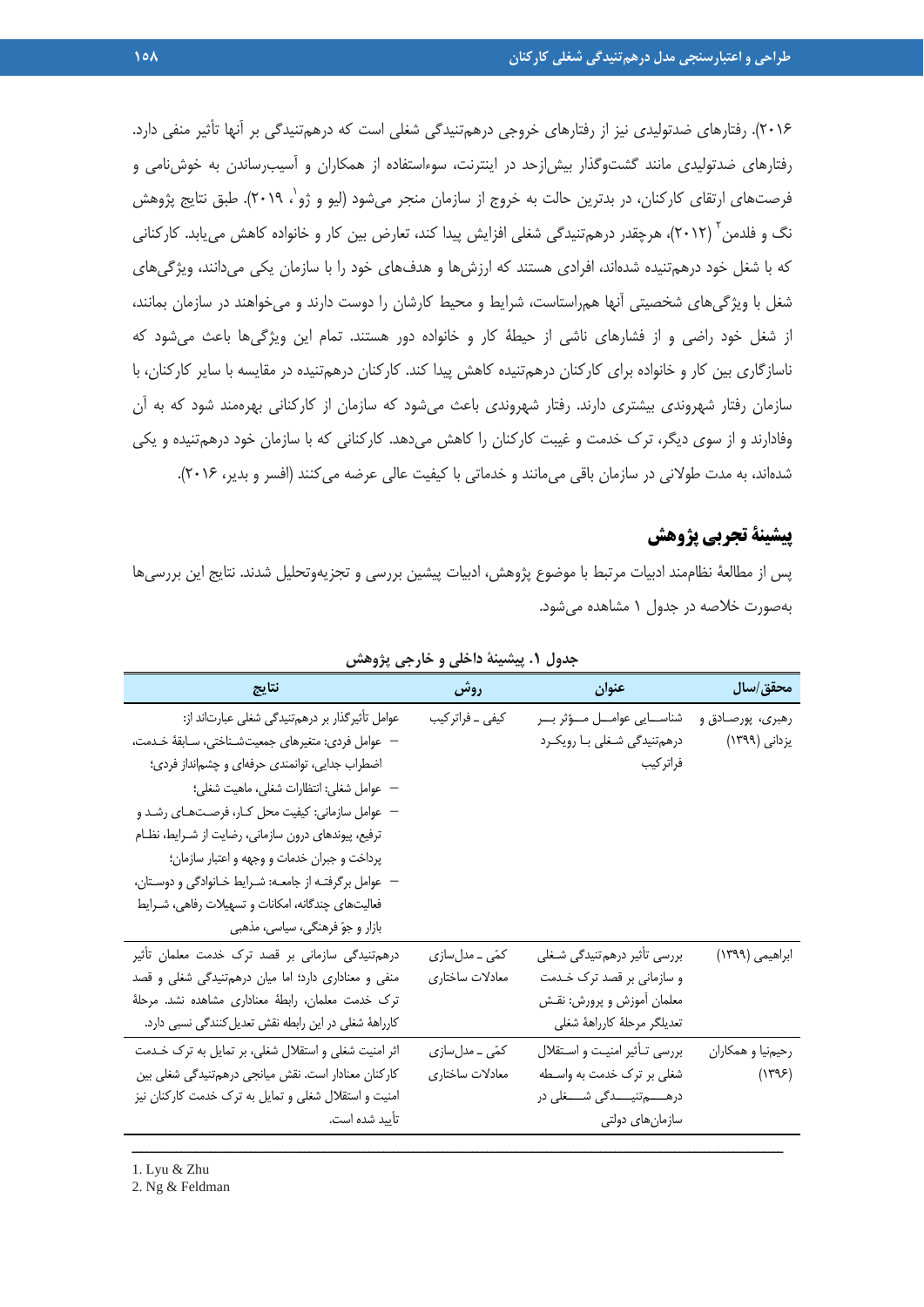| نتايج                                                                                                                                                                                                                                                                                                                                                                                                                                                                                                                   | روش                                | عنوان                                                                                                                                                                                    | محقق/سال                                                         |
|-------------------------------------------------------------------------------------------------------------------------------------------------------------------------------------------------------------------------------------------------------------------------------------------------------------------------------------------------------------------------------------------------------------------------------------------------------------------------------------------------------------------------|------------------------------------|------------------------------------------------------------------------------------------------------------------------------------------------------------------------------------------|------------------------------------------------------------------|
| بین هریک از متغیرهای ادراک کارکنان از فعالیتهای منابع<br>انسانی تعهدمحور، درهم تنیدگی شغلی و ترک خدمت رابطـهٔ<br>معناداری وجود دارد. همچنین نقش میـانجی درهــم تنیـدگی<br>شغلی تأیید شده است.                                                                                                                                                                                                                                                                                                                           | کمّی ــ مدلسازی<br>معادلات ساختاري | رابطـــــهٔ ادراک کارکنـــــان از<br>فعالیــتهــای منــابع انســانی<br>تعهدمحور با درهمتنیدگی شغلی<br>و تمایل به ترک خدمت کارکنان<br>(مورد مطالعه: شعب بانـک رفـاه<br>کارگران شهر شیراز) | سجاديان (١٣٩۶)                                                   |
| در این پژوهش، عوامل اثرگذار بر درهم تنیدگی شغلی، به دو<br>دسته عوامل شخصی و عوامل سازمانی تقسیم شده است.<br>این دو دسته عوامل، بر درهمتنیدگی تأثیر مثبت و معنـاداری<br>مےگذارد و درهےمتنیـدگی شـغلی بـر حمایـت سـازمانی<br>ادراکشده تأثیرگذار است. حمایت سـازمانی ادراکشـده بـه<br>افزایش رضایت شغلی و تعهد کارکنـان منجـر شـده و ایـن<br>عوامل بر قصد ترک خدمت تأثیرگذار است.                                                                                                                                          | أميخته                             | نقش چندجانبـهٔ درهــمتنيـدگى<br>شغلی در سازمان ها: توسعهٔ یک<br>رویکرد پایدار برای کاهش قصد<br>ترک خدمت کارکنان                                                                          | شاه، سرداس، اکرم،<br>ياداو و رسول ٰ<br>$(\tau \cdot \tau \cdot)$ |
| درهم تنیدگی شغلی پیش بینی کنندهٔ بسیار خوبی بـرای قصـد<br>ترک خدمت کارکنان است. هر چقدر درهـم تنیـدگی شـغلی<br>افزایش یابد، رضایت شـغلی افـزایش و بـهدنبـال آن، تـرک<br>خدمت داوطلبانه كاركنان كاهش مىيابد.                                                                                                                                                                                                                                                                                                             | رويكرد كمّى                        | رضایت شغلی و درهم تنیدگی<br>شـغلي بــه عنــوان پــيشبينــي<br>کنندههـای قصـد تـرک خـدمت<br>كاركنان                                                                                       | اسكلتون ٢٠١٧)                                                    |
| هدف از پژوهش، بررسی ارتباط بین درهم تنیـدگی شـغلی و<br>درهم تنیدگی اجتماعی با رضایت از زندگی کارکنان بوده<br>است و مشخص شد هـر دو شـكل درهـمتنيـدگي شـغلي و<br>اجتمـاعي بـا رضـايت از زنـدگي كاركنـان رابطـهٔ مثبـت و<br>معناداری دارد. افزایش درهمتنیدگی شغلی، باعث میشود که<br>رضایت از زندگی کارکنان افزایش یابد.                                                                                                                                                                                                    | رویکرد کمّی                        | ارتباط بین درهمتنیدگی شغلی و<br>رضایت از زندگی کارکنان                                                                                                                                   | آمپوفـــو، کــــوتزر و<br>پویسات ۲۰۱۶)                           |
| پیشایندهایی از جمله ویژگیهای مرتبط با جامعه ـ خانواده از<br>عواملی هستند که در خروج یا ماندن کارکنان در سازمان<br>مؤثرند. طبق مدل مفهومی ارائهشده، درهـم تنیـدگی در سـه<br>سطح جامعه، سازمان و افراد شکل می گیرد. در سطح جامعه،<br>عواملی از جمله عضویت در گروهها و ارتباط بـا دوسـتان بـر<br>رفتارهای افراد در سازمان تأثیرگذار است. در سازمان،<br>عواملي از جمله وجود فرصت پيشرفت يا بهبود مهـارتهـا و<br>عواملي از طرف خانواده مانند تعداد فرزنـدان و ویژگـی۵عـای<br>همسر بر ماندگاری افراد در سازمان تأثیرگذار است. | کیفی اکتشافی                       | درهمتنیدگی شغلی: یک بررسـی<br>نظرى                                                                                                                                                       | كيــازاد و همكــاران<br>$(\tau \cdot \Delta)$                    |
| درهم تنیدگی شغلی، پیش بینی کنندهٔ قویای برای جلـوگیری<br>از خروج كاركنان از سازمان است. با اقدامهـاى مـؤثر بـراى<br>ایجاد درهم تنیدگی کارکنان، می توان تمایل آنها را به ماندن<br>در سازمان بیشتر کرد.                                                                                                                                                                                                                                                                                                                   | کیفی                               | هـــالتمن و انيــــل عصوم تنيــدگي شــغلي: چـارچوب<br>نظری برای نگهداشت پرستاران                                                                                                         | $(\tau \cdot \cdot \tau)$                                        |

**ادامة جدول 1** 

- 3. Ampofo, Coetzer & Poisat
- 4. Holtom & O'Neill

<sup>1.</sup> Shah, Csordas, Akram, Yadav & Rasool

<sup>2.</sup> Skelton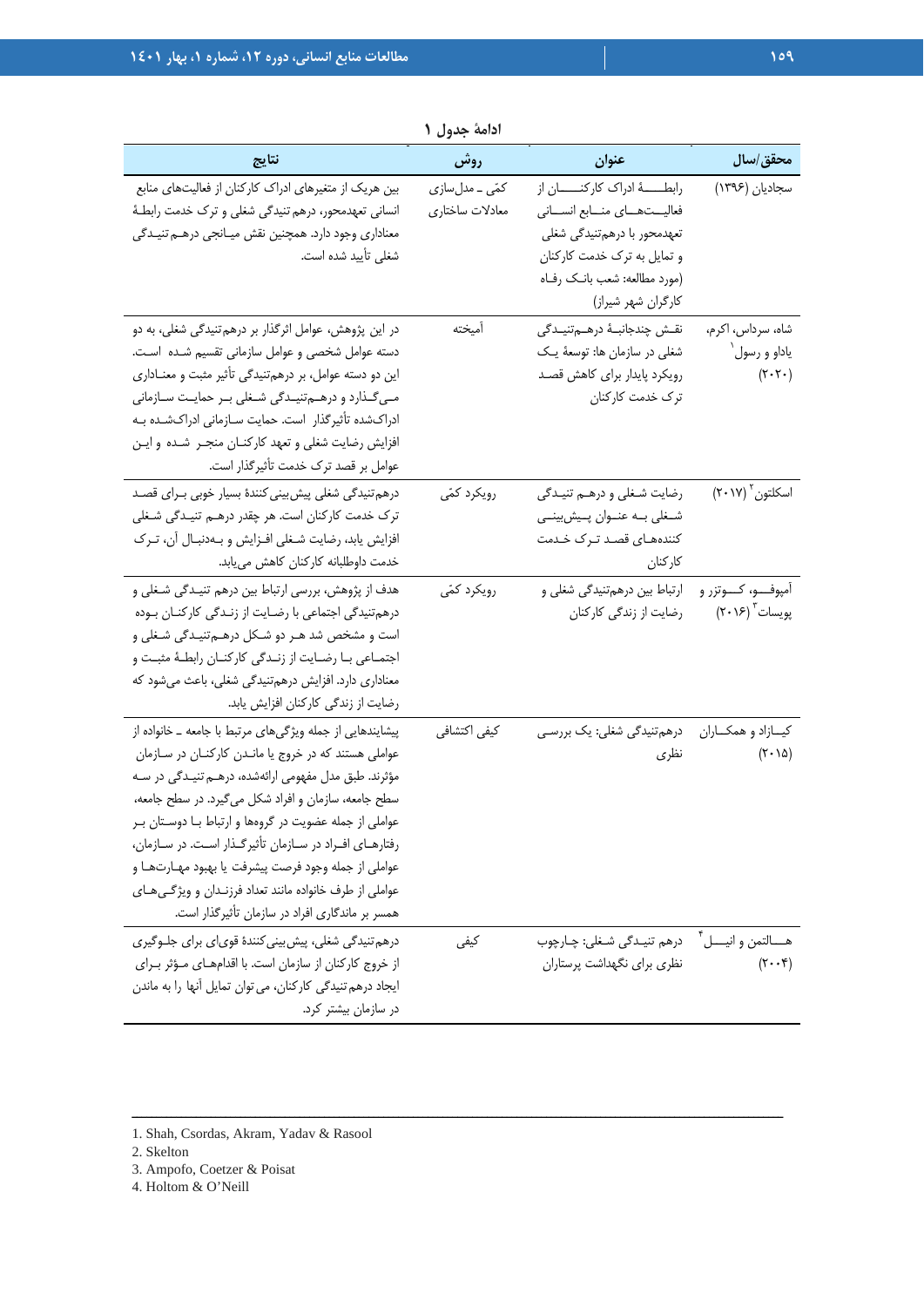با توجه به ادبيات پژوهش، مقولة درهمتنيدگي شغلي، هم در خارج از كشور و هم در ايران موضوع بسيار جديدي است. در پيشينة پژوهش، بارها بر اهميت درهمتنيدگي شغلي و هزينههاي ترك خدمت داوطلبانة كاركنان در سازمان تأكيد شده است. همان طور كه در جدول 1 مشاهده ميشود، پژوهشهاي مختلفي به بررسي و شناسايي راهكارها و روشهاي كاهش ترك خدمت داوطلبانة كاركنان اقدام كردهاند و اغلب آنها، درهمتنيدگي شغلي در سازمان را راهكاري براي اين مشكل دانستهاند. پژوهشهاي داخلي با رويكرد كمي، روابط بين متغيرها را بررسي كردهاند و هيچ پژوهش اكتشافي با هدف طراحي مدل درهمتنيدگي شغلي انجام نشده است كه اين نكته، ضرورت اجراي پژوهش در بستر بومي ـ فرهنگي در ايران را بيشازپيش روشن ميكند. از سوي ديگر، محققان اين پژوهش معتقدند كه با توجه به تأثير زياد متغير درهمتنيدگي شغلي در ايجاد تعهد در كاركنان و جلوگيري از تحميل هزينههاي مضاعف بر سازمان و خود افراد در نتيجة ترك خدمت، طراحي مدل درهمتنيدگي و پيادهسازي آن در صنعت بيمه، نتايج مثبتي به ارمغان خواهد آورد.

# **روششناسي پژوهش**

پژوهش حاضر از نظر هدف، كاربردي و از لحاظ رويكرد، آميخته است. اين پژوهش در دو مرحلة كيفي و كمي اجرا شده است. جامعة آماري بخش كيفي پژوهش، مديران ارشد و معاونان منابع انساني در صنعت بيمة كشور بودند. در مرحلة كيفي 13 نفر با استفاده از روش نمونهگيري هدفمند براي انجام مصاحبة عميق انتخاب شدند. بر اساس نتايج مطالعات، در پژوهشهاي كيفياي كه با دقت هدايت شدهاند، محققان اغلب پس از مصاحبه با 12شركتكننده به نقطة اشباع میرسند و این تعداد از ۲۰ نفر بیشتر نمیشود (مورهوس و مایکوت<sup>י</sup>، ۲۰۰۲). برای سنجش پایایی در بخش کیفی، از روش پايايي دوكدگذار (ارزياب) استفاده شده است، به اين ترتيب كه سه مصاحبه بهطور تصادفي انتخاب و دوباره كدگذاري شد و درصد توافق درونموضوعي كه شاخص پايايي محسوب ميشود، محاسبه شد. مقدار ضريب كاپا با استفاده از نرمافزار اس <sub>ب</sub>يے اس اس ۸۸۴°۰ بهدست آمد كه از مقدار قابل قبول آن، يعني ۱۶<sup>۶</sup>(جنسن و آلن <sup>۲</sup>، ۱۹۹۶) بيشتر بود. براي بررسي روايي سؤالهاي مصاحبه، ابتدا دو مصاحبة پيشآزمون صورت پذيرفت كه به ويرايش ادبي و نگارشي و افزودن دو سؤال به سؤالهاي مصاحبه انجاميد. در نهايت، دادههاي بهدستآمده از مصاحبهها با استفاده از كدگذاريهاي باز، محوري و انتخابي، تجزيهوتحليل شدند.

در فاز كمي پژوهش، بهمنظور اعتبارسنجي مدل مفهومي استخراج شده در فاز كيفي، پرسشنامهاي تهيه شد. جامعة آماري مرحلة دوم پژوهش، مديران، كارشناسان و كاركنان بيمة سامان بودند. جامعة آماري مدنظر، مطابق قراردادهاي رسمي افراد با شركت بيمة سامان، 750 نفر برآورد شد. روش نمونهگيري، احتمالي تصادفي طبقهاي بود. در تحليل عاملي، حجم نمونه نبايد از 50 كمتر باشد و تعداد بيشتر از 100 بهتر است. بهعنوان قاعدة كلي، بهتر است تعداد نمونه 4 يا 5 برابر تعداد متغيرهاي پژوهش باشد (سرمد، بازرگان و حجازي، 1385). از آنجا كه پرسشنامه از 49 گويه تشكيل شده بود، 350 پرسشنامه بين مشاركتكنندگان توزيع شد كه از اين تعداد، 312 نسخه جمعآوري و در تحليل استفاده شد. براي بررسي روايي صوري و محتوايي، پرسشنامه در اختيار 6 نفر از استادان حوزة مديريت منابع انساني قرار گرفت و اصلاحات مدنظر آنها اعمال شد. بررسي پايايي پرسشنامه نيز بهكمك ضريب آلفاي كرونباخ انجام گرفت كه مقدار

<sup>1.</sup> Morehouse & Maykut

<sup>2.</sup> Jensen & Allen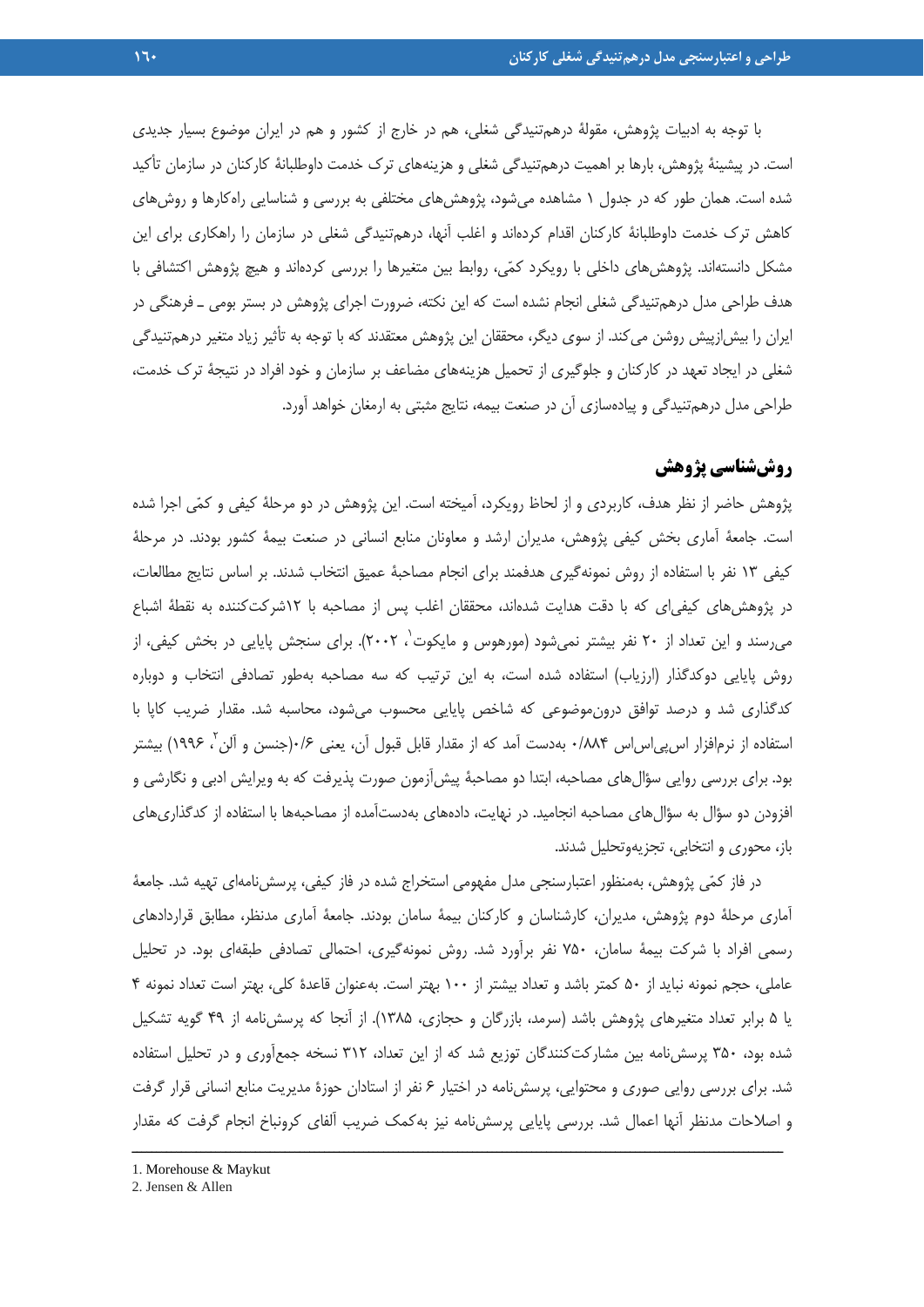اين ضريب با استفاده از نرمافزار اس پي اس اس براي عوامل علّي با ١٧ گويه ٠/٧۵٧، شرايط زمينهاي با ۶ گويه ٠/٨١١، شرايط مداخلهگر با ۳ گويه ۰/۷۹۱، پديدة اصلي با ۱۱ گويه ۰/۸۱۷، سازوكارها با ۶ گويه ۰/۷۴۹ و پيامدها با ۶ گويه 0/763 بهدست آمد. ضرايب آلفاي محاسبهشده از مقدار استانـدارد 0/7 بيشتر است و اعتبار كافي پرسشنـامة پژوهش را نشا*ن* مىدهد.

## **يافتههاي پژوهش**

در پژوهش پيش رو، براي طراحي مدل درهمتنيدگي شغلي كاركنان با 13 نفر از خبرگان اجرايي مصاحبة عميق صورت گرفت كه اطلاعات جمعيتشناختي آنها در جدول 2 درج شده است.

| جنسيت | سابقه         | <mark>رشته</mark> ا    | تحصيلات       | بيمه         | سمت                           |
|-------|---------------|------------------------|---------------|--------------|-------------------------------|
| زن    | $\mathcal{L}$ | مديريت منابع انساني    | دکتری         | پاسارگاد     | مدير منابع انساني             |
| مرد   | ۲۵            | مديريت بيمه            | كارشناسى      | دانا         | مدير منابع انساني             |
| مرد   | ٣٠            | مديريت دولتى           | کارشناسی ارشد | أسيا         | معاون منابع انساني            |
| مرد   | ٣۵            | مديريت دولتى           | دكترى         | سندیکای بیمه | مشاور منابع انساني            |
| مر د  | ۱۵            | مدیریت سیستم و بهرەوری | دكترى         | ملت          | مدير منابع انساني             |
| مرد   | $\mathcal{N}$ | مديريت منابع انساني    | دكترى         | تعاون        | مدير منابع انساني             |
| مرد   | ٣٠            | مديريت                 | کارشناسی ارشد | معلم         | مدير منابع انساني             |
| مرد   | ٣٣            | مدیریت بازرگانی        | كارشناسي ارشد | سامان        | معاون مالي اداري              |
| مرد   | $\mathcal{L}$ | مهندسي صنايع           | كارشناسى      | سامان        | مدير منابع انساني             |
| مرد   | ۲۲            | <b>MBA</b>             | کارشناسی ارشد | ايران        | معاون منابع انساني و پشتيباني |
| مرد   | ۲۸            | مديريت دولتى           | کارشناسی ارشد | البرز        | مدير منابع انساني             |
| مرد   | ٣.            | مديريت دولتى           | كارشناسي ارشد | حافظ         | مدير منابع انساني             |
| مرد   | ۱۶            | مديريت                 | کارشناسی      | أرمان        | مدير منابع انساني             |

**جدول.2 اطلاعات جمعيتشناختي مشاركتكنندگان** 

## **بخش كيفي**

براي تجزيهوتحليل محتواي مصاحبهها و احصاي تمهاي فرعي و اصلي در مرحلة كيفي پژوهش، از نظرية دادهبنياد مبتني بر روش نظاممند استراس و كوربين استفاده شد و بر اساس اين روش، كدگذاريهاي باز، محوري (شناسايي مقولة محوري، شرايط علّي، شرايط مداخلهگر، شرايط زمينهاي و پيامدها) و انتخابي (خلق نظريه) انجام گرفت. كدگذاري باز، جزئي از فرايند تحليل است كه مراحل تحليل دقيق دادهها، نامگذاري و طبقهبنديكردن آنها را دربرميگيرد. براي طبقهبندي دقيق مفاهيم در مقولهها، بايد به هر مفهوم، بعد از تفكيك برچسبي زده شود و دادههاي خام از طريق بررسي دقيق متن مصاحبهها و يادداشتهاي زمينهاي، مفهومسازي شوند. در حاليكه كدگذاري باز، دادهها را به مقولههاي مختلف تفكيك ميكند، كدگذاري محوري، مقولهها و زيرمقولههاي هر يك را با توجه به مشخصهها و ابعاد آنها به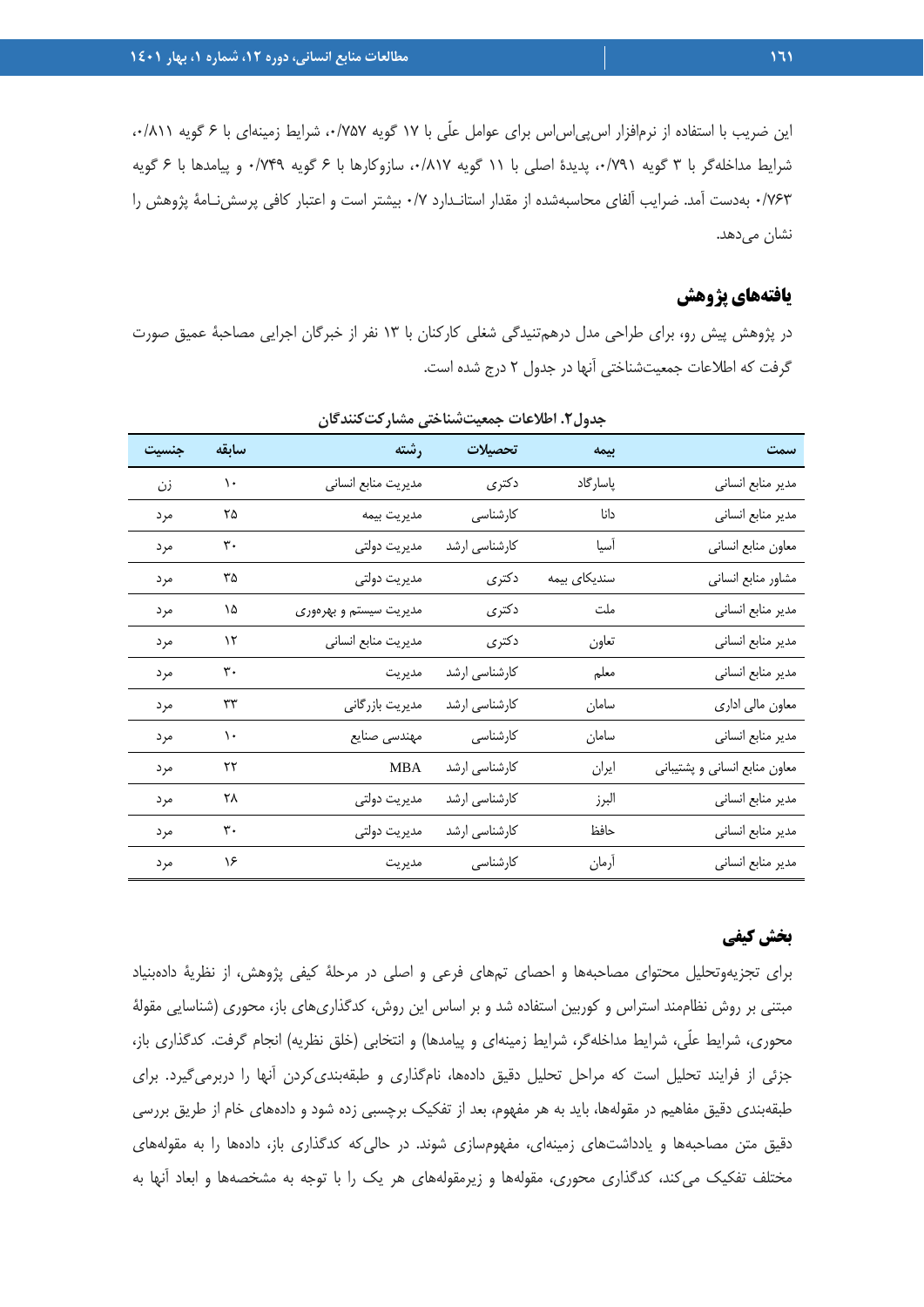يكديگر مرتبط ميسازد. محقق در كدگذاري محوري با طرح پرسشهايي دربارة مقوله كه عموماً مشخصكنندة نوعي رابطه است، به دادهها رجوع و حوادث و وقايعي را بررسي ميكند كه به رد يا تأييد پرسشها منجر ميشود. در اين پژوهش با 13 نفر از خبرگان مصاحبه به عمل آمد. پس از انجام هر مصاحبه، متن مصاحبههاي ضبط و در جدولهايي پيادهسازي شد كه بخشي از آن در جدول 3 مشاهده ميشود.

| كدهاى استخراجى                                                | شواهد گفتاری                                                                                                                                                                                                                                                                   |
|---------------------------------------------------------------|--------------------------------------------------------------------------------------------------------------------------------------------------------------------------------------------------------------------------------------------------------------------------------|
| أمادة پذيرش عقايد جديد                                        | کارکنانی که افکار سنتی دارند، بهگونهای به تغییرات وسیع دنیای پیرامون خـود گــارد<br>بستهای دارند، معمولاً زود خسته شده و بهدنبال سازمانی با شرایط دیگر هستند.                                                                                                                  |
| كمبودن تنش و استرس شغلي                                       | بنده در شغلم احساس اضطراب و نگرانی ندارم و آرامش روحی در انجام کـار جسـمی<br>من تأثيرگذار است.                                                                                                                                                                                 |
| سابقة فعاليتهاى تخصصى                                         | در بین همکارانم افرادی که سالهای زیادی است برای شرکت کار مـیکننـد، کمتـر<br>بهدنبال رفتن از سازمان هستند.                                                                                                                                                                      |
| همراستایی اهداف و ارزش های فردی با اهداف<br>و ارزشهای سازمانی | کارکنان برای سازمان کار می کنند؛ ولی برای خودشان هم ارزش هایی دارند که اگر با<br>سازمان در تناقض باشند، ممکن است شرایط را نپذیرفته و بهدنبال تغییر آن باشند.                                                                                                                   |
| رضایت از ساعت کاری                                            | وقتی ساعتهای کاری خیلی طولانی شود فرد خودبهخود خستهشده و تحلیل میرود.                                                                                                                                                                                                          |
| برخورداری از حمایت سرپرستان<br>اختیار در انتخاب مسیر شغلی     | مدیریت هایی داریم که بهدلیل رفتار غیرحرفه ای و اَموزشندیدهٔ مدیر، همکاران مکرراً<br>درخواست جابهجایی  به واحدهای دیگر را دارند که بعضاً بهدلیل عدم موافقت منجر به<br>ترک سازمان شده است و یا واحدهای داریم که باکس ارتقاها پر شده است، در نتجیه<br>فرد سازمان را ترک کرده است. |
| دخیل بودن نظر همسران در تصمیمهای کاری                         | خیلی افراد تحت تـأثیر نظـرات همسرشـان هسـتند و آن را در تصمیماتشـان اعمـال<br>مى كنند.                                                                                                                                                                                         |
| مرگ یا بیماری ناگهانی یکی از اعضای خانواده<br>يا اقوام        | بعضی افراد بهعنوان مثال فرد بیماری در خانه دارند و مجبورند از او مراقبت کنند و به<br>همین دلیل ممکن است شغلشان را تغییر دهند.                                                                                                                                                  |
| وابستگی به محل زندگی                                          | بعضی کارکنان به محلهای که در آن زندگی میکنند، عادت کردهانـد و نمـیتواننـد از<br>آن جدا شوند.                                                                                                                                                                                   |
| رفتوأمد أسان                                                  | شرایط کارشون را دوست دارند، مثلاً رفتوآمدشان سخت نیسـت. فاصـله تـا محـل<br>كارشان نزديک است.                                                                                                                                                                                   |
| بهبود جايگاه رقابتى شركت                                      | اگر شرکت تلاش خوبی در جهت نگداشت کارکنان داشته باشد، درنهایـت هـم بـرای<br>افراد و هم برای شرکت خوشایند خواهد بود و وقتی افراد کارشـان را بـهخـوبی انجـام<br>بدهند، قطعاً موقعيت سازمان بهتر خواهد شد.                                                                         |
| ثبات و أرامش جامعه                                            | به نظر بنده برای جامعه هم اثرات خوبی دارد. جامعه متشکل از سازمانها و کارکنـان<br>است. اگر کارکنان زمان کاری خود را اثربخش فعالیت کنند؛ جامعهای پویا خواهد شد.                                                                                                                  |

**جدول .3 نمونهاي از شواهد گفتاري به همراه كدهاي استخراجي** 

در ادامه، نتايج كدگذاريهاي باز و محوري براي مقولة محوري، شرايط علي، شرايط مداخلهگر، شرايط زمينهاي و پيامدها به تفكيك در جدولهاي 4 تا 9 ارائه شده است.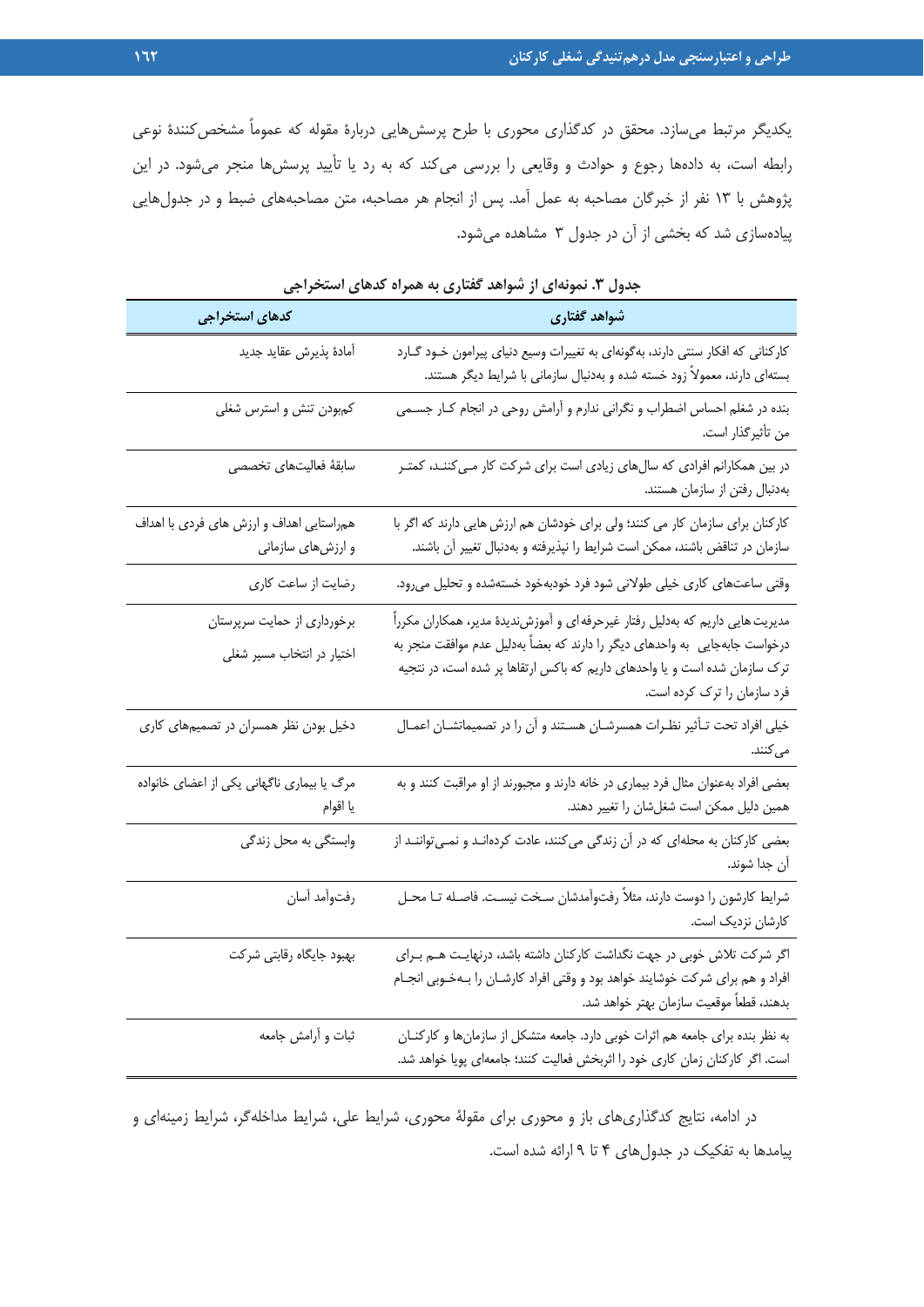| بتون» تنصری این در دسترون میزانید کشی<br>کد                   | مفهوم                                    | مقوله                 |
|---------------------------------------------------------------|------------------------------------------|-----------------------|
| سابقة فعاليتهاى تخصصى                                         |                                          |                       |
| تجربهٔ کاری مرتبط                                             |                                          |                       |
| مدت زمان كاركردن در سازمان                                    | تجربه و سابقهٔ خدمتی                     |                       |
| مدت زمان كاركردن در صنعت                                      |                                          |                       |
| أمادگي پذيرش هرگونه عقيده و نظريه                             |                                          |                       |
| نگاه أيندهنگر                                                 | ذهنيت باز                                |                       |
| همراستایی اهداف و ارزشهای فردی با اهداف و ارزشهای سازمانی     |                                          |                       |
| داشتن أرامش و امنيت شغلي                                      |                                          |                       |
| تنش و استرس شغلي كم                                           | راحتی و آرامش کارکردن با سازمان          |                       |
| اجازهٔ عضویت در تیم یا پروژههای محبوب کارکنان                 |                                          |                       |
| تطبیق پذیری کم فرد با شرایط جدید                              |                                          |                       |
| فقدان برخورداري از تحمل ابهام بهمنظور وفق پذيري با شرايط جديد |                                          |                       |
| سختی جلب اعتماد و اطمینان کردن به همکاران جدید                |                                          | عوامل فردى            |
| ترس از دستدادن همکاران قدیمی و آشنایی با همکاران جدید         |                                          |                       |
| ترس از شغل جدید بهدلیل عدم اطمینان                            | اضطراب جدايى                             |                       |
| ترس از نیافتن شغلی متناسب با سابقهٔ کاری                      |                                          |                       |
| وابستگی مالی به سازمان                                        |                                          |                       |
| نگرانی از آیندهٔ شرکت                                         |                                          |                       |
| عدم تمایل به ترک دوستان شخصی خوب                              |                                          |                       |
| عدم علاقه به فراگرفتن قوانین شرکت جدید                        |                                          |                       |
| توجه به کارکنان و قدردانی از آنها                             |                                          |                       |
| مشارکت کارکنان در تصمیمهای مؤثر بر فعالیتشان                  |                                          |                       |
| اهمیتدادن به کار کارکنان                                      | احساس دیدهشدن و مؤثر بودن توسط<br>سازمان |                       |
| دامنهٔ اثرگذاری تصمیمها بر عملکرد سازمان                      |                                          |                       |
| تعداد افراد وابسته به كارمند                                  |                                          |                       |
| شرايط كارى فعالانه                                            |                                          |                       |
| تناسب شغل _ شاغل                                              |                                          |                       |
| امنيت شغلي                                                    | ماهيت شغل                                |                       |
| استقلال و اختیار در کار                                       |                                          | <sub>كوامل</sub> شغلى |
| استرس شغلي                                                    |                                          |                       |
| انتظارات از شغل موجود                                         |                                          |                       |
| انتظارات از شغل آينده                                         | انتظارات شغلى                            |                       |
| وجود آزادی شغلی برای دستیابی به اهداف فردی                    |                                          |                       |

# **جدول.4 كدگذاريهاي باز و محوري شرايط علّي**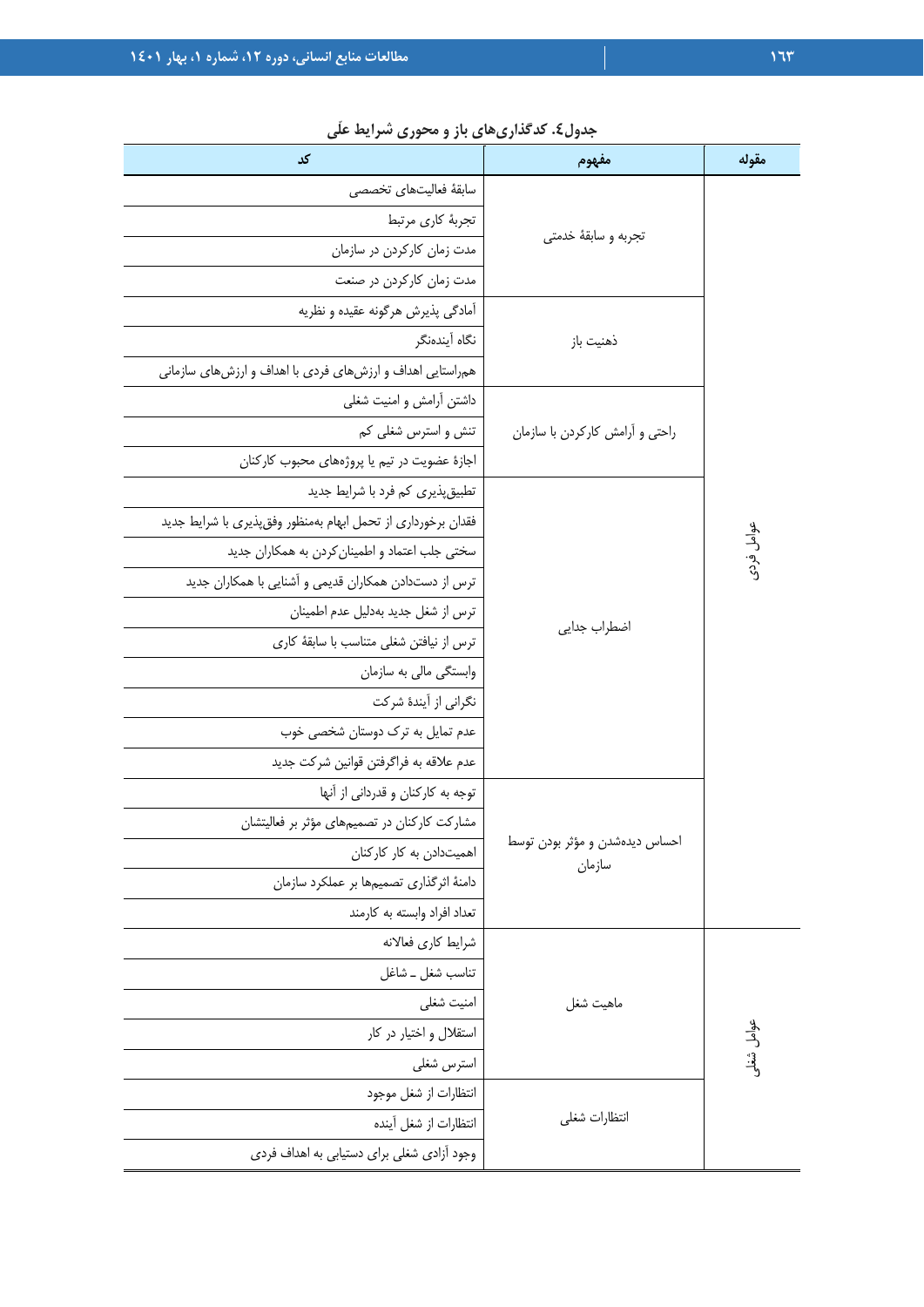| کد                                                           | مفهوم                             | مقوله                  |
|--------------------------------------------------------------|-----------------------------------|------------------------|
| رضایت از میزان حقوق                                          |                                   |                        |
| رضایت از ساعت کاری                                           |                                   |                        |
| رضایت از سرپرست و مدیر ارشد                                  | رضايت از شرايط فعلى               |                        |
| فعال و پرنشاط بودن در محیط کار                               |                                   |                        |
| ارائهٔ فرصتهای جامعهشناختی به کارکنان برای آشنایی با سازمان، |                                   |                        |
| همكاران و شرايط موجود                                        |                                   |                        |
| امكان انتقال داخل سازمان                                     |                                   |                        |
| اختیار در انتخاب مسیر شغلی                                   | فرصتهای رشد و ترفیع               |                        |
| وجود مسيرهاى شغلى مختلف                                      |                                   | وامل سازمانر           |
| وضعیت ظاهری ساختمان تجهیزات اداری (میز، نیمکت و غیره)        |                                   |                        |
| وضعیت سرمایشی و گرمایشی                                      | وضعیت فیزیکی و بهداشتی محیط کار   |                        |
| وضعيت بهداشتى                                                |                                   |                        |
| مدت زمان کارکردن در تیمهای کاری در سازمان                    |                                   |                        |
| عضویت در تعداد زیادی از تیمهای کاری در سازمان                |                                   |                        |
| تعداد افراد تعامل کننده در یک تیم                            | تیمها و روابط کاری                |                        |
| میزان وابستگی کارها به تیم با عضویت فرد                      |                                   |                        |
| وضعيت تأهل                                                   |                                   |                        |
| دخیلبودن نظر همسر در تصمیمهای کاری                           | شرايط خانوادگى                    |                        |
| تعداد افراد تحت تكفل                                         |                                   |                        |
| فشارهای وارده از سوی خانواده                                 |                                   |                        |
| روابط عاطفى با همسر و فرزندان                                |                                   |                        |
| عضویت در باشگاه نزدیک محل زندگی                              |                                   |                        |
| حضور در اماکن مذهبی                                          | فعالیتهای چندگانه در محل سکونت    |                        |
| شرکت در برنامههای آموزشی محلی                                |                                   |                        |
| اماکن تفریحی و گردشگری مناسب در محل زندگی                    |                                   | عوامل برگرفته از جامعه |
| فاصله تا محل كار                                             |                                   |                        |
| امكانات آموزشي از جمله مدرسه براي فرزندان                    | امكانات و تسهيلات رفاهي محل سكونت |                        |
| وضعيت مسكن (صاحبخانه يا مستأجر)                              |                                   |                        |
| دريافت ارثيهٔ زياد                                           |                                   |                        |
| جايگاه فرد بهواسطهٔ شغل در محل زندگي                         |                                   |                        |
| شهرت فرد بهواسطهٔ شغل                                        | منزلت اجتماعي                     |                        |
| اعتبار كسبشده بين مردم                                       |                                   |                        |

**ادامة جدول 4**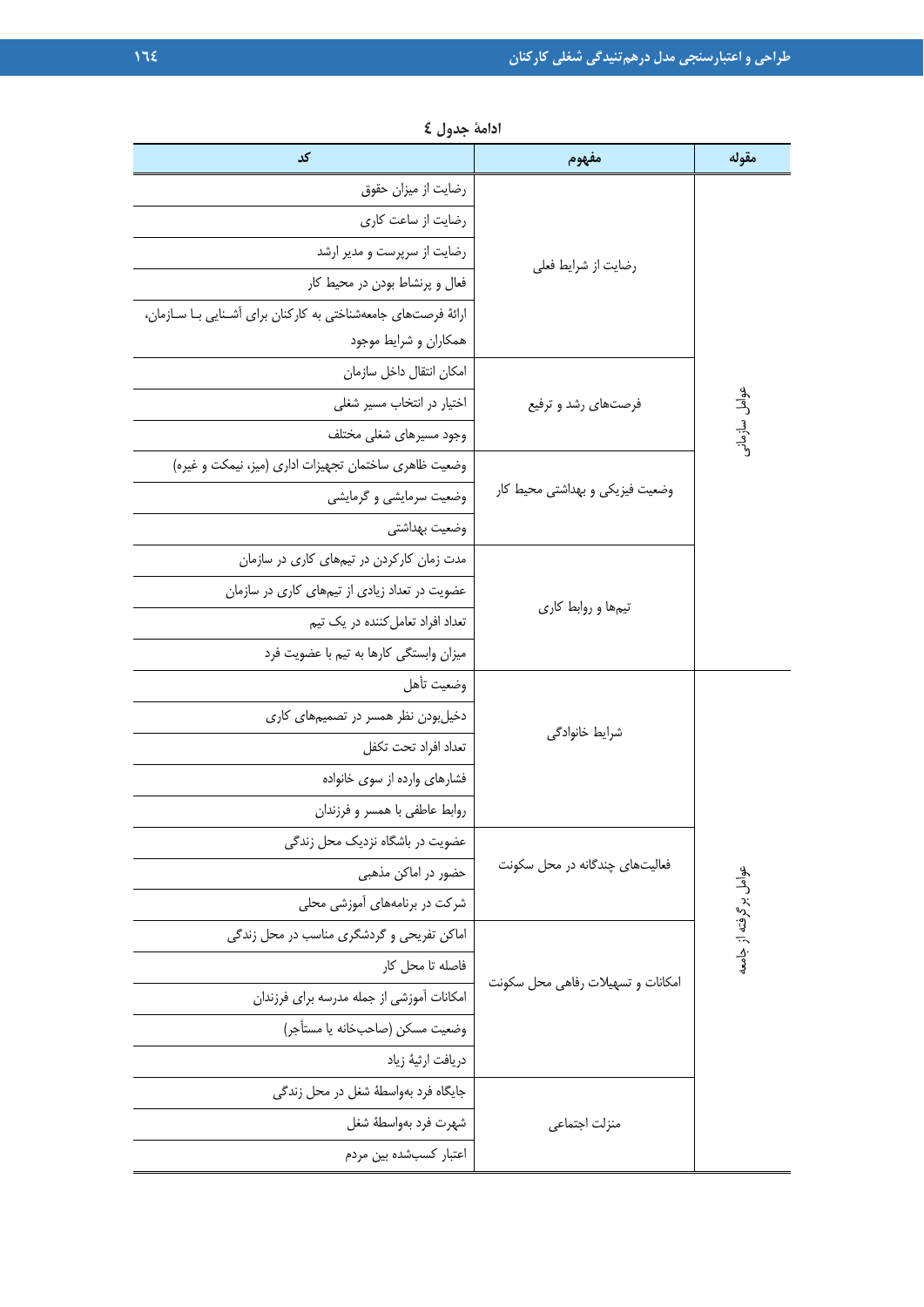| کد                                                  | مفهوم                         | مقوله                              |
|-----------------------------------------------------|-------------------------------|------------------------------------|
| مدت زمان سكونت در محل فعلي                          |                               |                                    |
| امنیت محل زندگی                                     | وابستگى جغرافيايي             | عوامل تسهيل كنندة درهم تنيدگي شغلي |
| علاقه به زندگی در منطقهای که شرکت در واقع شده       |                               |                                    |
| اضطراب نقل مكان                                     |                               |                                    |
| سابقهٔ خدمت در صنعت                                 |                               |                                    |
| برخورداری از جایگاه اجتماعی خوب میان مردم           | وجهه و اعتبار سازمان در جامعه |                                    |
| ارتباطات خارجی سازمان با سایر سازمانها و شرکتها     |                               |                                    |
| اقدامهای تیم مدیران عالی سازمان                     |                               |                                    |
| وجود جايگزين هاي شغلي موجود                         |                               |                                    |
| جذابیت سایر مشاغل در خارج از سازمان                 | شرايط بازار شغل               |                                    |
| عملكرد رقبا                                         |                               |                                    |
| همكار بودن خانمها با أقايان                         |                               |                                    |
| ادبیات و شوخی و تعاملات نادرست در سازمان            |                               |                                    |
| موضوع پوشش بهویژه برای خانمها                       | حساسیتهای ذهنی خانواده        |                                    |
| بی توجه به نیازهای بانوان کارمند                    |                               |                                    |
| زايمان بانوان كارمند                                |                               | عوامل محدودكنندة درهم تنيدكي شغلو  |
| افزايش تورم                                         |                               |                                    |
| اخبار ضدونقيض و منفي سياسي                          |                               |                                    |
| ترس از آیندهٔ کشور                                  | شوکھای منفی                   |                                    |
| مرگ یا بیماری ناگهانی یکی از اعضای خانواده یا اقوام |                               |                                    |
| بیماری ناگهانی برای فرد شاغل                        |                               |                                    |

**جدول.5 كدگذاريهاي باز و محوري شرايط زمينهاي** 

**جدول.6 كدگذاريهاي باز و محوري شرايط مداخلهگر** 

| کد                                                | مفهوم                      | مقوله      |
|---------------------------------------------------|----------------------------|------------|
| وجود امنیت شغلی بیشتر در شرکتهای بیمهٔ دولتی      |                            |            |
| دستمزدهای بیشتر در شرکتهای بیمهٔ دولتی            |                            |            |
| مزایا و پاداشهای بیشتر در شرکتهای بیمهٔ دولتی     | نوع سازمان (دولتی _ خصوصی) |            |
| ارتقای سخت در شرکتهای بیمهٔ خصوصی                 |                            |            |
| تمایل به کارکردن بهصورت انفرادی                   |                            | شرایط<br>ا |
| علاقه به دستیابی به قدرت فردی                     | فرهنگ فردگرا _ جمعگرا      | مداخلة     |
| اهمیت به جایگاه افراد در جامعه                    |                            |            |
| روحیهٔ همکاری بیشتر بانوان نسبت به مردان          |                            |            |
| روحية قدرتطلبي كمتر بانوان نسبت به مردان          | جنسيت                      |            |
| توجه بیشتر به انجام وظایف در بانوان نسبت به مردان |                            |            |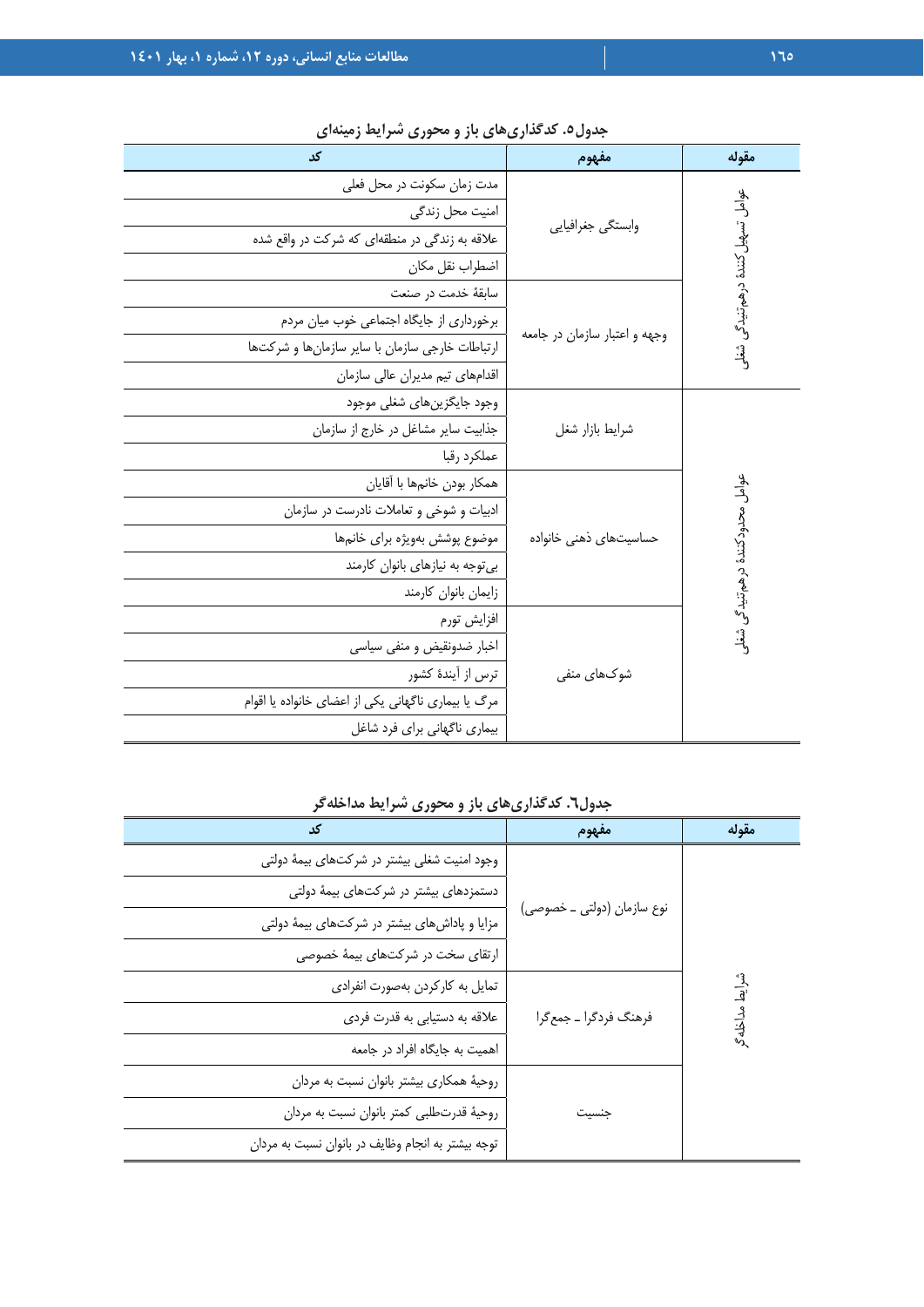| کد                                | مفهوم   | مقوله            |
|-----------------------------------|---------|------------------|
| ارتباط با همشأن خود               |         |                  |
| عضویت در تیم یا پروژههای محبوب    |         |                  |
| شبكهٔ دوستی                       |         |                  |
| مشارکت در پروژههای مهم            | پيوستگى |                  |
| گروههای اجتماعی                   |         |                  |
| وابستگی بین اعضای خانواده و فامیل |         |                  |
| تناسب ادراک شده با دانش و مهارت   |         |                  |
| کارورزی و خودبهبودی               |         | ابعاد پديدة اصلى |
| شخصیسازی شغل                      | تناسب   |                  |
| سرگرمی و تفریح                    |         |                  |
| حقوق پرداختی بر مبنای سابقه       |         |                  |
| مزايا و پاداشها                   |         |                  |
| پشتیبانی اجتماعی                  |         |                  |
| سبک زندگی                         | فداكاري |                  |
| حمايت همكاران                     |         |                  |
| تسهيلات                           |         |                  |

**جدول.7 كدگذاريهاي باز و محوري پديدة اصلي** 

**جدول.8 كدگذاريهاي باز و محوري سازوكارها** 

| کد                                                         | مفهوم                        | مقوله   |
|------------------------------------------------------------|------------------------------|---------|
| وجود دوستان و آشنایان صمیمی در محل زندگی (دوستان غیر کاری) |                              |         |
| وجود همسايگان خوب                                          | پیوندهای برونسازمانی         |         |
| وجود دوستان خانوادگی و اقوام در نزدیکی محل کار             |                              |         |
| احساس تشابه با همكاران                                     |                              |         |
| علاقه به همكاران                                           |                              |         |
| روابط مناسب با مديران                                      | پیوندهای درونسازمانی         |         |
| جوّ حمايتي سازمان                                          |                              |         |
| روابط دوستانه با همكاران                                   |                              |         |
| احترام به شخصیت افراد به دور از سِمَت و پُست               |                              |         |
| تكريم جايگاه انسان ها                                      |                              | سازوكار |
| هویتبخشیدن و شخصیتدادن به افراد                            | حفظ كرامت انساني كاركنان     |         |
| احترام متقابل بين اعضاى سازمان                             |                              |         |
| شفافسازی سازمان در زمینهٔ ارتقا                            |                              |         |
| آموزش مناسب براى نيروهاى جديد                              |                              |         |
| أييننامههاى انضباطي منصفانه                                | اقدامهای مدیریت منابع انسانی |         |
| جذب بهينة كاركنان                                          |                              |         |
| تلاش در جهت بهبود مستمر                                    |                              |         |
| یادگیری و رشد                                              | برنامههای توانمندسازی و      |         |
| بازخور منصفانه                                             | مشاركت                       |         |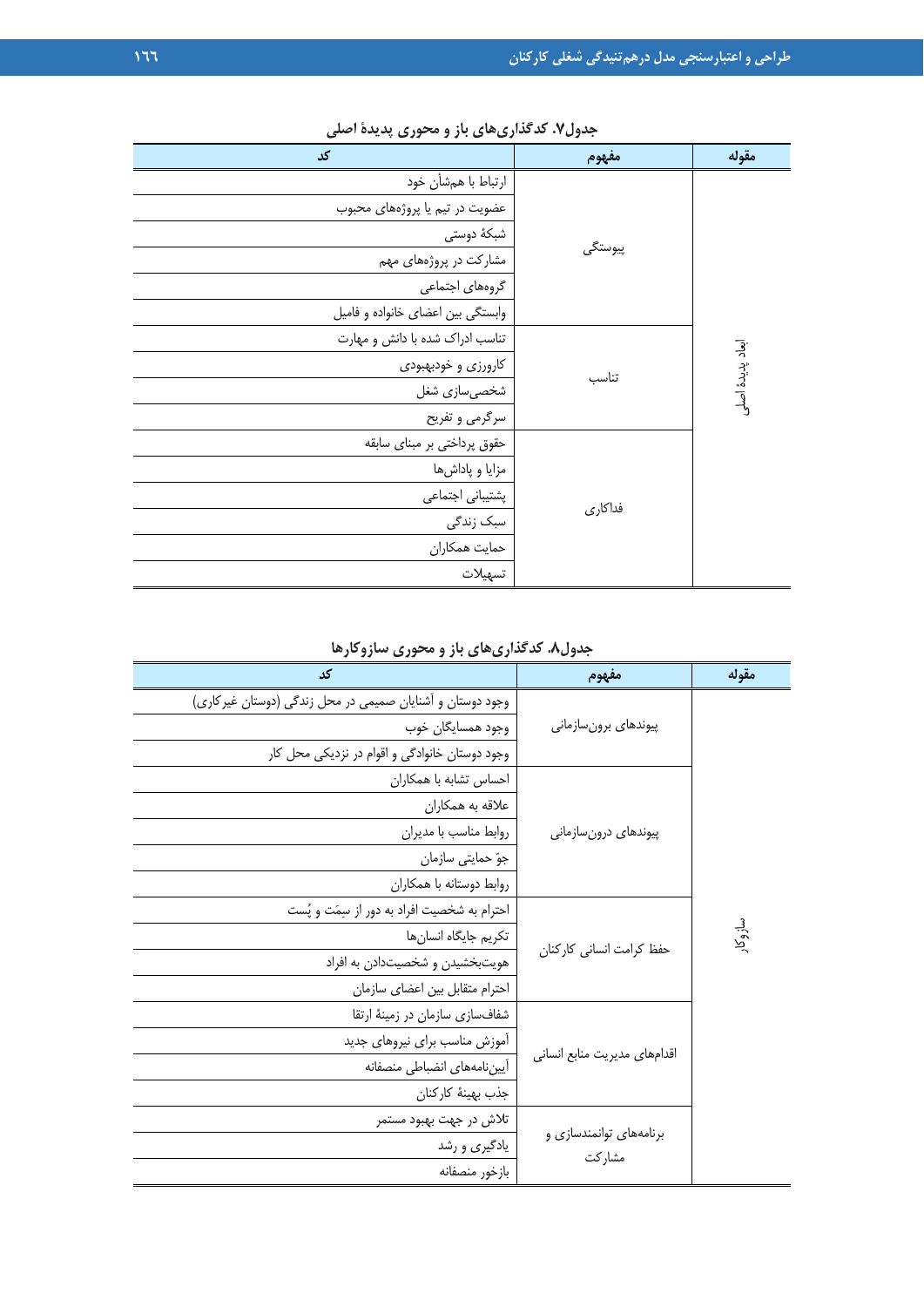| کد                                | مفهوم                     | مقوله        |
|-----------------------------------|---------------------------|--------------|
| كاهش قصد ترك خدمت                 |                           |              |
| ايجاد علاقه به كار                |                           |              |
| ایجاد حس غرور و افتخار در کارکنان |                           |              |
| كاهش درخواست انتقال يا جابهجايي   | پیامدهای فردی             |              |
| كاهش فشار رواني ناشي از كار       |                           |              |
| كاهش فشار رواني خارج از محيط كار  |                           |              |
| محيط كارى دلنشين                  |                           |              |
| كاهش رفتارهاي مخرب ضد توليد       |                           |              |
| رفتار شهروندي سازماني             |                           | پیامدها<br>* |
| رفتارهاي كارى نوأورانه            | پیامدهای سازمانی          |              |
| كاهش ترك خدمت                     |                           |              |
| بهبود جايگاه رقابتي شركت          |                           |              |
| بهرهگیری از تجربهٔ افراد          |                           |              |
| كاهش تعارض كار _ خانواده          |                           |              |
| ثبات و أرامش جامعه                |                           |              |
| افزايش نشاط اجتماعي               | پیامدهای سطح کلان (جامعه) |              |
| بهبود سرماية اجتماعي              |                           |              |
| افزایش کیفیت زندگی                |                           |              |

**جدول.9 كدگذاريهاي باز و محوري پيامدها** 

در مرحلة كدگذاري انتخابي كه براي فرايند بررسيشده در پژوهش، شرح انتزاعي ارائه ميدهد، پژوهشگر با انتخاب نظاممند مقولة محوري و ارتباطدادن آن به ساير مقولهها، نظريه را تدوين خواهد كرد. پس از كدگذاري محوري، از طريق برقراري ارتباط بين مؤلفههاي شناسايي شده، مدل نهايي استخراج شد. مدل مفهومي طراحيشده بر اساس مفاهيم و مقولههاي شناساييشده در شكل 1 نمايش داده شده است.

براي سنجش اعتبار دروني نتايج حاصل از فراتركيب (مدل مفهومي پژوهش) از روش كنكوال` استفاده شده است. اين روش براي بررسي يافتههاي كيفي، بهويژه يافتههاي روش فراتركيب بهكار ميرود كه در آن، مقياس ابعاد و گويههاي استخراجشده بين ٠ (بدون تغيير يا پذيرفته شده) تا ۴– (حمايت نشده) است (موون، پريت، لاكوود، آروماتاريز و <sub>بير</sub>سون<sup>۲</sup>، ۲۰۱۴: ۵). بدين منظور، محققان پرسشiامهای را تنظيم كردند و در اختيار ۱۰ نفر از خبرگان قرار دادند كه نتايج آن، نشاندهندهٔ حالت صفر بود؛ به اين معنا كه خبرگان يافتهها را حمايت كردند (فينفگلد كانكت<sup>۳</sup>، ۲۰۱۰: ۲۴۹).

<sup>1.</sup> ConQual

<sup>2.</sup> Munn, Porritt, Lockwood, Aromataris, & Pearson

<sup>3.</sup> Finfgeld‐Connett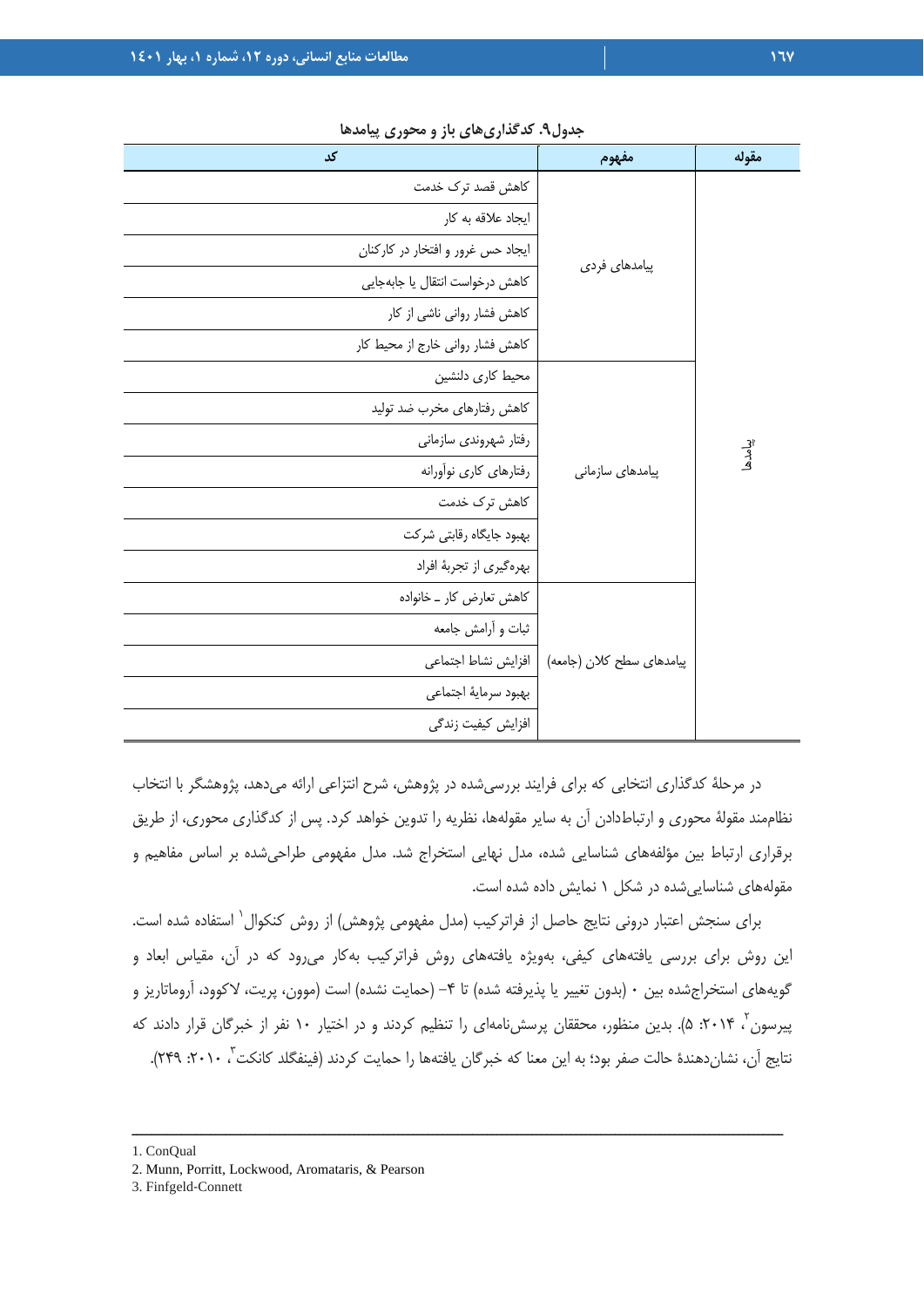

**شكل.1 مدل پيشنهادي درهمتنيدگي شغلي**

## **روايت درهمتنيدگي شغلي**

درهمتنيدگي شغلي، از راهبردهاي نوين نگهداشت كاركنان است و با ساير رويكردهايي كه تاكنون براي موضوع نگهداشت كاركنان در سازمانها مطرح شده، متفاوت است. براي ايجاد درهمتنيدگي شغلي، ابتدا بايد شرايط علّي شناسايي شود. شرايط علّي در چهار دسته عوامل فردي، شغلي، سازماني و برگرفته از جامعه دستهبندي ميشود. كاركنان بر مبناي ويژگيهاي فردي، در شغل خود ميمانند يا آن را ترك ميكنند. مديران با شناسايي اين ويژگيها و رفع نيازها و خواستههاي كاركنان، در ايجاد شرايط مناسب براي ماندن كاركنان در سازمان تلاش ميكنند. عوامل شغلي، دربرگيرندة ماهيت شغل و انتظارات شغلي است. ويژگيهاي شغلي، روي تصميم كاركنان براي ماندن در سازمان تأثير ميگذارد. وقتي فردي از شرايط شغلي خود راضي باشد، بهدنبال شغل ديگري نميرود. كاركنان درهمتنيده، شغل خود را دوست دارند و از انجام وظايف خود احساس رضايت ميكنند. ويژگيهاي برگرفته از سازمان، به كليت سازمان مربوط ميشود و از وضعيت فيزيكي و بهداشتي محل كار گرفته تا ساختار و روابط بين اعضا را دربرميگيرد. در روش درهمتنيدگي، اعتقاد بر اين است كه علت ترك سازمان، فقط عوامل درونسازماني نيست، بلكه عواملي خارج از سازمان نيز در اين تصميم تأثير ميگذارد و اين يكي از تفاوتهاي مهم درهمتنيدگي با ساير راهبردهاي نگهداشت كاركنان است. در پژوهش حاضر، اين عوامل با توجه به بافت فرهنگي ايران، در قالب عوامل برگرفته از جامعه شناسايي شد. ارتباط افراد با اعضاي خانواده و اقوام و آشنايان، محل زندگي و امكانات موجود در آن، همگي عواملي هستند كه از ديد كاركنان اهميت دارند.

شرايط زمينهاي براي درهمتنيدگي شغلي، در دو دسته عوامل تسهيلكننده و محدودكننده قرار گرفت. عوامل تسهيل كننده عواملي و شرايطي است كه درهمتنيدگي شغلي را سرعت مي بخشد و عوامل محدودكننده مانع شكل گيري درهمتنيدگي كاركنان ميشود. افرادي كه به محل زندگي خود وابستهاند، كمتر بهدنبال شغل ديگري ميروند و چه بسا در پي يافتن شغل جديد، مجبور شوند كه محل زندگي را تغيير دهند، از اين رو ترجيح ميدهند در شغل خود بمانند. در مقابل، عوامل محدودكننده، عواملي همچون شرايط بازار شغل، حساسيتهاي ذهني خانواده و شوكهاي منفي را دربرميگيرد. اين عوامل باعث ميشود كه افراد بيشتر به خروج از سازمان بينديشند. شرايط ديگري كه بر درهمتنيدگي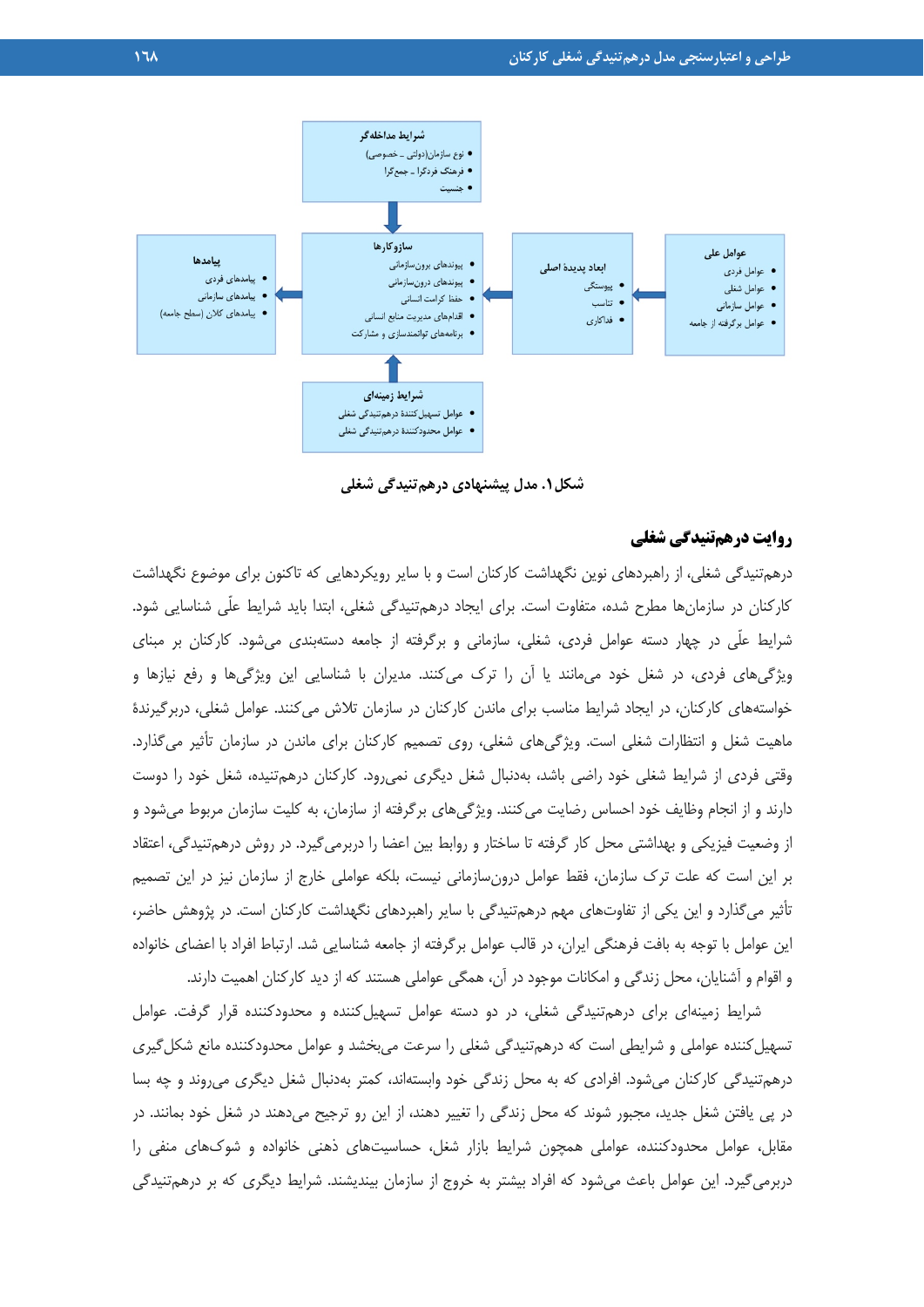شغلي كاركنان تأثير ميگذارد، شرايط مداخلهگر است. درهمتنيدگي شغلي، در جوامع و بافتهاي فرهنگي مختلف، شكلهاي متفاوتي دارد. شكلگيري اين سازه در جوامعي با فرهنگ جمعگرا آسانتر است. با توجه به اينكه در كشور ما، همواره مشكلاتي در انجام كارهاي گروهي وجود دارد، اين سازه رويكردي جديد است كه بر كار تيمي تأكيد ميكند. در خصوص عامل جنسيت نيز بايد اشاره كرد كه جنسيت بيش از آن كه متغير جمعيتشناختي مؤثر بر درهمتنيدگي محسوب شود، بهعنوان متغير مداخلهگر در نظر گرفته شده است.

درهمتنيدگي شغلي، ساختار دو بعدي دارد. اين ساختار دربرگيرندة عوامل برگرفته از سازمان و جامعه است. ابعاد درهمتنيدگي به سه طبقة پيوستگي، تناسب و فداكاري دستهبندي شدهاند. كاركنان درهمتنيده، با شغل و سازمان خود پيوسته ارتباط برقرار كرده و براي آن فداكاري ميكنند. واضح است كه پديدة درهمتنيدگي شغلي بايد از طريق سازوكارها اجرا شود. سازوكارهاي درهمتنيدگي شغلي، عواملي همچون پيوندهاي برونسازماني، پيوندهاي درونسازماني، حفظ كرامت انساني كاركنان، اقدامهاي مديريت منابع انساني و برنامههاي توانمندسازي و مشاركت را دربرميگيرد. در راستاي رسيدن به درهمتنيدگي، واحد منابع انساني بايد در برنامههاي خود اقدامهايي براي ارتباط، تعامل، همكاري و توانمندسازي كاركنان انجام دهد. هرچقدر كاركنان از نظر روحي با هم احساس دوستي و صداقت كنند، به ترك سازمان كمتر فكر ميكنند. ارتباطات موجود در جامعه نيز، در ايجاد درهمتنيدگي مؤثر است. البته اين موضوع از حوزة اختيارات و تواناييهاي سازمان خارج است؛ اما توجه مسئولان جامعه را ميطلبد. كاركنان درهمتنيده، اغلب از شغل خود راضي هستند كه اين رضايت، هم كيفيت زندگي و كاري آنها را بهبود ميدهد و هم به بهبود سازمان و در نهايت جامعه كمك ميكند. كارمند عضوي از سازمان است و سازمانها در دل جامعه قرار دارند و همه زنجيروار به هم مرتبطاند. هرچقدر سازمانها بهرهوري و عملكرد بهتري داشته باشند، جامعه هم به رشد و توسعة بهتري خواهد رسيد.

## **بخش كمي**

در بخش كمي پژوهش، بهمنظور اعتبارسنجي مدل مفهومي استخراجشده در مرحلة كيفي، پرسشنامهاي تدوين و توزيع شد. تجزيهوتحليل دادههاي اين مرحله با استفاده از تكنيك مدلسازي معادلات ساختاري و نرمافزار آموس انجام گرفت.

### **بررسي مدل اندازهگيري**

بهمنظور ارزيابي مدل اندازهگيري، مراحل ارزيابي نرمالبودن دادهها و بررسي روايي با استفاده از اعتبار همگرا و محاسبة بارهاي عاملي، شاخص AVE، اعتبار تشخيص و بررسي پايايي از طريق محاسبة شاخص CR انجام شده است. براي بررسي نرمالبودن دادهها، از دو شاخص چولگي و كشيدگي استفاده شد. مقدار شاخصهاي چولگي و كشيدگي در بازة بذيرش (۲ و ۲–) (باكون و باكون ٰ، ۲۰۰۱) قرار دارد كه گوياى نرمالبودن دادهاست. با توجه به پژوهش هاير، گابريل و پاتل ( ۲۰۱۴) اگر حداقل بارهاي عاملي بهدستآمده ۰/۵ باشد، اعتبار را نشان ميدهد. بارهاي عاملي در مدل اندازهگيري بين 0/5 تا 0/9 متغيرند و در محدودة بيان شده قرار دارند. بر اساس پژوهش هاير و همكارانش (2006) چنانچه مقدار شاخص AVE بيشتر از 0/5 باشد، اعتبار سازه قابل قبول است. شاخص AVE براي متغيرهاي مدل بررسي شد و بين

<sup>1.</sup> Bacon & Bacon

<sup>2.</sup> Hair, Gabriel & Patel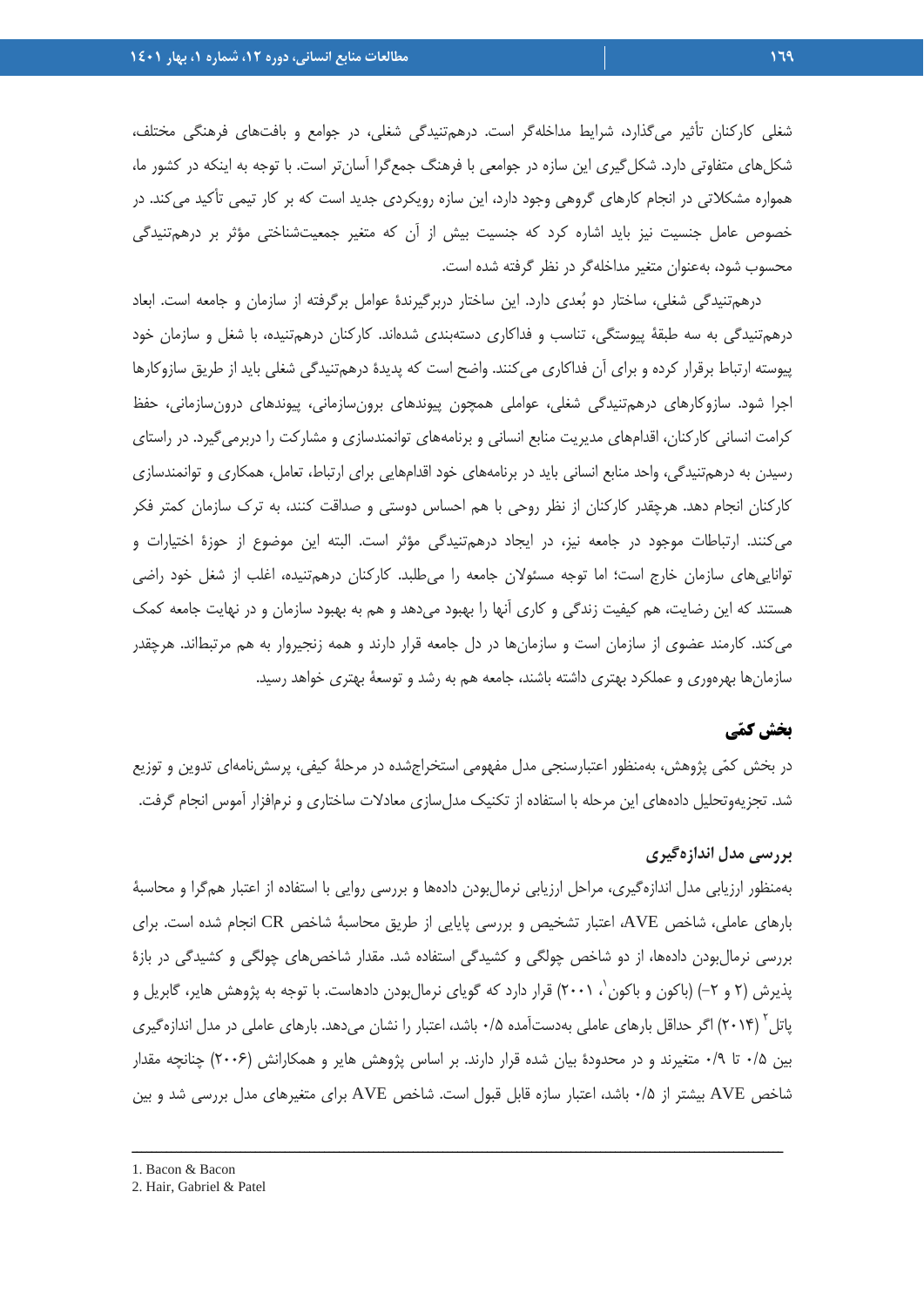۶۸۳/۰ تا ۰/۶۸۲ بهدست آمد كه نشان دهندهٔ اعتبار خوب سازه است. از آنجا كه در اين مدل بيش از يك متغير پنهان وجود دارد، اعتبار تشخیصی نیز بررسی شد. طبق نظر بایرن<sup>٬</sup> (۲۰۱۰)، اگر هم<sub>ا</sub>بستگی بین متغیرها کمتر از ۰/۹ باشد، نشاندهندة اعتبار تشخيصي ابزار اندازهگيري است. در اين پژوهش همبستگي ميان تمامي سازهها كمتر از 0/9 بهدست آمد. همچنين، بايد مقدار ريشة دوم شاخص AVE از همة روابط متغيرهاي مدنظر با متغيرهاي ديگر تحقيق كمتر باشد. براي بررسي پايايي، شاخص CR متغيرهاي مدل نيز محاسبه شد و بين 0/731 تا 0/826 بهدست آمد. هاير و همكارانش (2014) معتقدند كه اگر اين شاخص بيشتر از 0/7 باشد، اعتبار سازه خوب است. شاخصهاي بهدستآمده در بالا، بهتنهايي برازندگي يا عدم برازندگي مدل را نشان نميدهند، بلكه اين شاخصها بايد در كنار يكديگر و با هم تفسير شوند. شاخصهاي برازش مدل اندازهگيري در جدول 10 مشاهده ميشود.

|      | $\cdot$ /9 $\leq$ CFI< $\cdot$ /9 $\vee$ $\cdot$ /0 $\leq$ RMSEA< $\cdot$ /A $\cdot$ $\leq$ PMR< $\cdot$ / |       | $\cdot$ /A $\leq$ GFI $\lt\star$ /90 | <b>آستانهٔ تعیینشده برای شاخصهای</b><br>برازش مدل ساختاری |
|------|------------------------------------------------------------------------------------------------------------|-------|--------------------------------------|-----------------------------------------------------------|
| .791 | $\cdot$ / $\vee$ ۴۲                                                                                        | .1.95 | $\cdot$ /9 $\cdot$ $\cdot$           | مقدا،                                                     |

**جدول.10 شاخصهاي برازش مدل براي مدل اندازهگيري** 

#### **بررسي مدل ساختاري**

نتايج آمارههاي معادلات ساختاري و ضرايب مدل نهايي درهمتنيدگي شغلي كاركنان در شكل2 ارائه شده است. همچنين شاخصهاي برازش مدل ساختاري پژوهش در جدول 11 مشاهده ميشود.



**شكل.2 مدل ساختاري پژوهش**  ــــــــــــــــــــــــــــــــــــــــــــــــــــــــــــــــــــــــــــــــــــــــــــــــــــــــــــــــــــــــــــــــــــ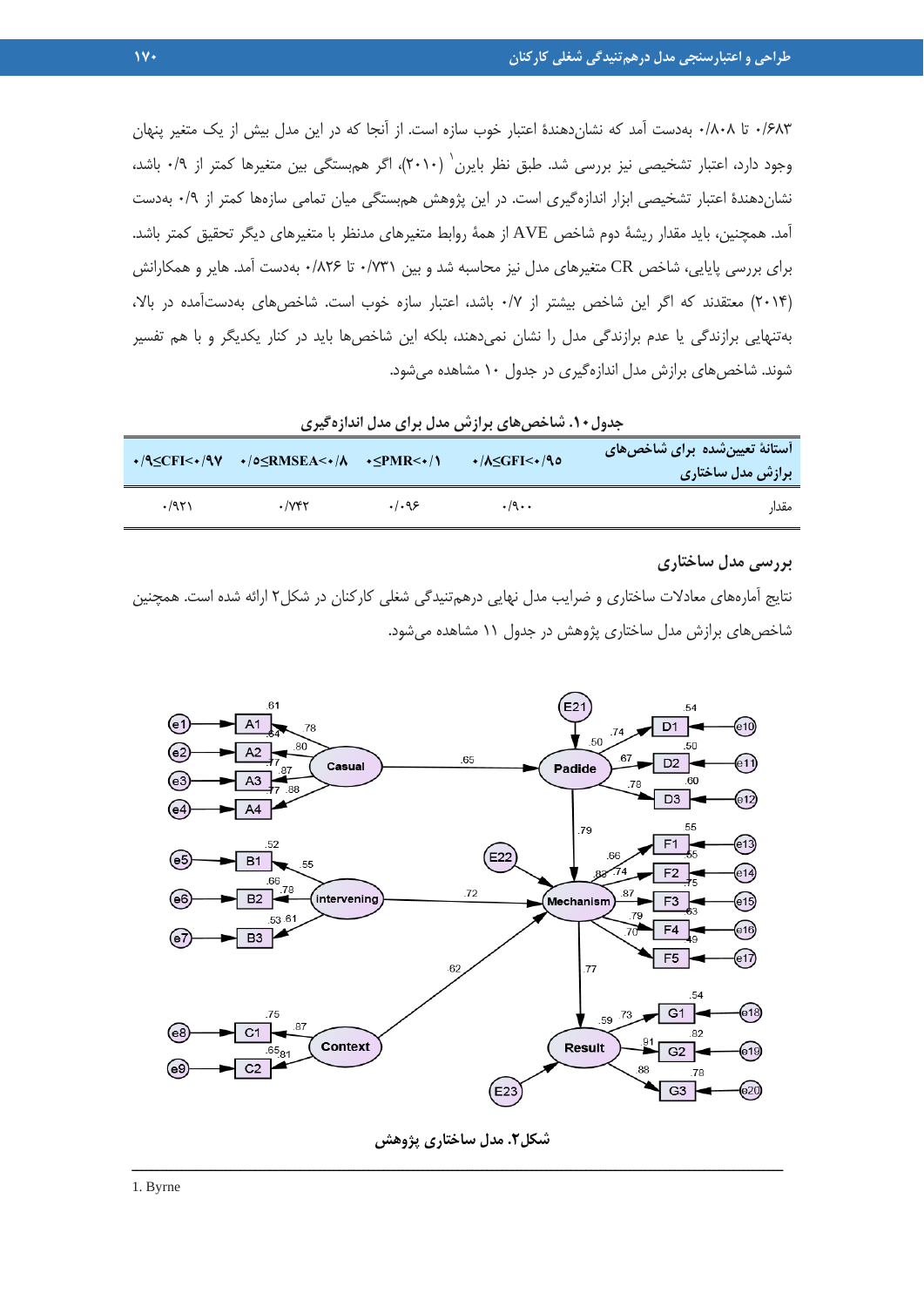| $\cdot$ /9 <cfi<<math>\cdot/9<math>\vee</math></cfi<<math> | $\rightarrow$ /0 $\leq$ RMSEA< $\rightarrow$ /A $\rightarrow$ $\leq$ PMR< $\rightarrow$ / |     | $\cdot$ /A $\leq$ GFI $\leq\cdot$ /90 | <b>ٔ آستانهٔ تعیینِ</b> شده برای شاخصهای<br>برازش مدل ساختاری |
|------------------------------------------------------------|-------------------------------------------------------------------------------------------|-----|---------------------------------------|---------------------------------------------------------------|
| ۱۵۸۰ و                                                     | ۰/۷۶۲                                                                                     | .49 | $\cdot$ / $\wedge$ ۳۲                 | مقدا،                                                         |

**جدول.11 شاخصهاي برازش مدل براي مدل ساختاري** 

بهسبب معناداري ضرايب رگرسيوني، سطح معناداري هر يك از مسيرهاي بين متغيرهاي مدل 99درصد است. بر اساس نتايج بهدستآمده، نتايج آزمون به شرح جدول 12 است.

| نتيجه | p-value                 | نسبت بحراني                 | ضريب مسير   | جهت    |                      | مسير         |                | فرضيه |
|-------|-------------------------|-----------------------------|-------------|--------|----------------------|--------------|----------------|-------|
| تأييد | $\cdot/\cdot\cdot$      | $\gamma/\gamma\gamma$       | ۱۶۵.        | مستقيم | ← پديدۂ اصل <i>ى</i> |              | عوامل علّى     |       |
| تأييد | $\cdot/\cdot\cdot\cdot$ | $\gamma/\gamma\gamma\gamma$ | $\cdot$ /YY | مستقيم | ساز و کار ها         | $\leftarrow$ | شرايط مداخلهگر |       |
| تأييد | $\cdot/\cdot\cdot\cdot$ | ۲/۲۱۵                       | .755        | مستقيم | ← سازوکارها          |              | شرايط زمينهاى  |       |
| تأىيد | $\cdot/\cdot$           | $\Delta$ /۶۱۱               | $\cdot$ /yq | مستقيم | <b>ے سازوکارھا</b>   |              | پدیدهٔ اصلی    | ۴     |
| تأىد  | $\cdot/\cdot\cdot$      | $f/\gamma$ .                | $\cdot$ /YY | مستقيم | ← نتايج و پيامدها    |              | سازو کارها     | ۵     |

**جدول .12 نتايج آزمون فرضيههاي پژوهش** 

همانطور كه در جدول 12 مشاهده ميشود، عوامل علّي با ضريب تأثير 0/65 بر پديدة اصلي درهمتنيدگي شغلي تأثير مثبت و معناداري دارد. شرايط زمينهاي با ضريب تأثير 0/62 بر سازوكارهاي درهمتنيدگي شغلي تأثير مثبت و معناداري دارد. شرايط مداخلهگر با ضريب تأثير 0/72 بر سازوكارهاي درهمتنيدگي شغلي تأثير مثبت و معناداري ميگذارد. متغير درهمتنيدگي شغلي با ضريب تأثير 0/79 بر سازوكارهاي درهمتنيدگي شغلي تأثير مثبت و معناداري دارد. سازوكارهاي درهمتنيدگي شغلي با ضريب تأثير 0/77 بر پيامدهاي درهمتنيدگي شغلي تأثير مثبت و معناداري دارد.

### **بحث و نتيجهگيري**

اين پژوهش با هدف ارائة مدلي براي درهمتنيدگي شغلي كاركنان در صنعت بيمه با رويكرد آميخته (كيفي ـ كمي) اجرا شد. پژوهشگران در بخش كيفي با اتكا به نظرية دادهبنياد (كدگذاريهاي باز، محوري و انتخابي) در قالب بررسي ادبيات و انجام مصاحبههاي نيمهساختاريافته، به بررسي شرايط علّي، زمينهاي، مداخلهگر، ابعاد پديدة اصلي، سازوكار و پيامدها پرداختند و مدلي در قالب الگوي پارادايمي ارائه كردند، سپس با استفاده از روش پيمايش، به بررسي روابط و اعتبار مدل استخراجي پرداختند. مدل بهدستآمده، از شش مقولة اصلي شرايط علّي، شرايط زمينهاي، شرايط مداخلهگر، سازوكارها، پديدة اصلي و پيامدهاي درهمتنيدگي شغلي، تشكيل شده است كه در زير به مقولههاي هر يك اشاره شده است:

- شرايط علّي: 4 مقولة عوامل فردي، شغلي، سازماني و برگرفته از جامعه را شامل ميشود.
- عوامل فردي: 5 مفهوم تجربه و سابقة خدمت، ذهنيت باز، راحتـي و آرامـش كـاركردن بـا سـازمان، اضـطراب جدايي و احساس ديدهشدن و مؤثر بودن توسط سازمان را دربرميگيرد.
- عوامل فردي: ويژگيهاي شخصيتي، رفتاري و كاري افراد را شامل ميشود كه بر تصميم به ماندن يا ترك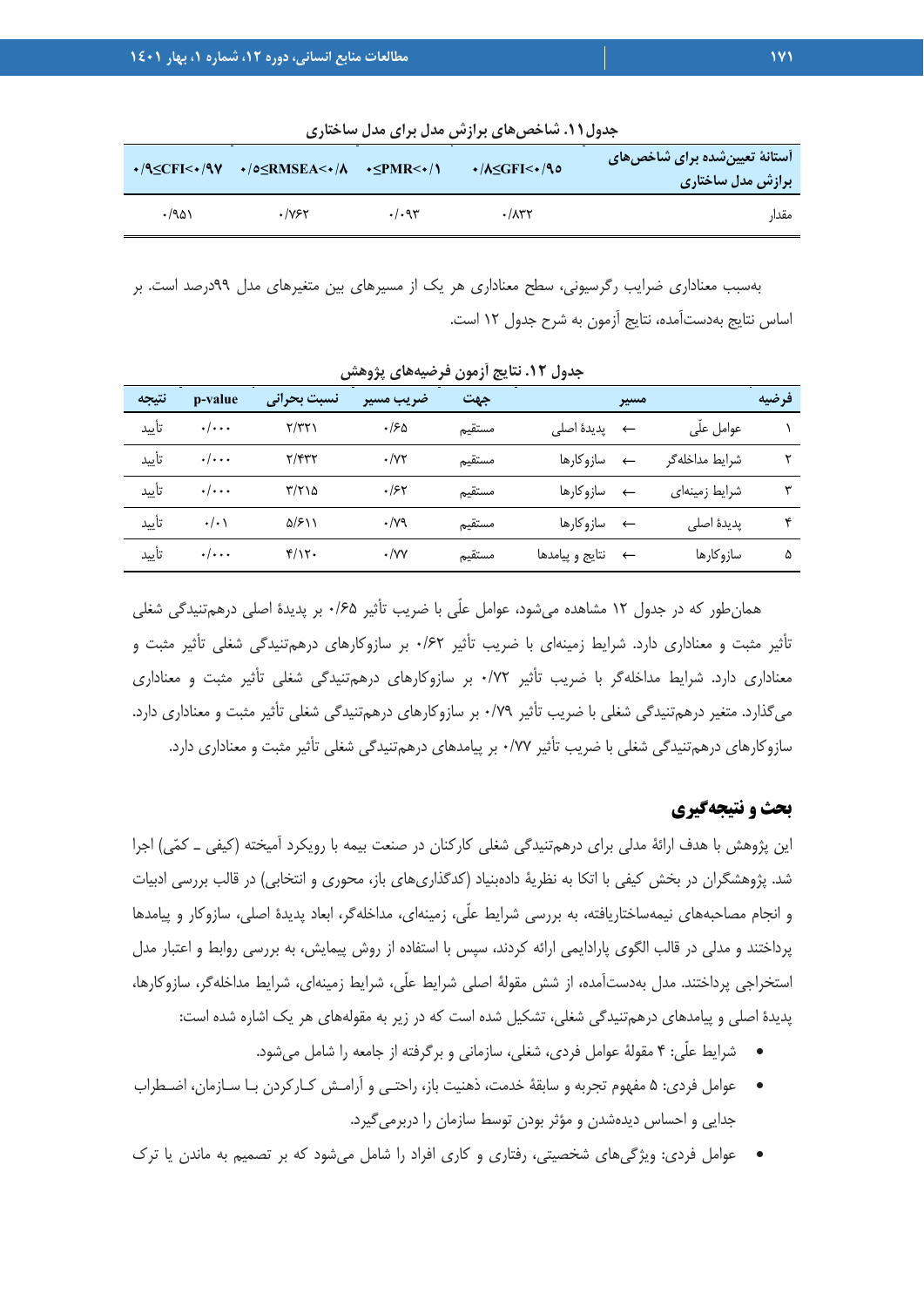سازمان بسيار تأثير ميگذارد. در صورت بيتوجهي به ويژگيهاي فردي، حتي سازماني شكل نميگيرد. عوامل فردي عواملي است كه مديران همواره بايد به آنها توجه كنند. اگر نيازها و اهداف فردي كاركنان تأمين شود، كاركنان در راستاي اهداف سازمان تلاش ميكنند و به خروج از سازمان نميانديشند. هر فردي ويژگيهاي شخصيتي و روحي خاصي دارد كه بايد با نوع شغلش سازگار باشد. تناسب بين شغل و فرد، خشنودي و ماندگاري در سازمان را به همراه دارد.

- شرايط زمينهاي: مشتمل بر 2 مقولة عوامل تسهيلكننده و محدودكننده است. عوامل تسهيلكننده، 2 مفهوم وابستگي جغرافيايي و وجهه و اعتبار سازمان در جامعه را دربرميگيرد. عوامل محدودكننده نيز، 3 مفهوم شرايط بازار شغل، حساسيتهاي ذهني خانواده و شوكهاي منفي را شامل ميشود. عوامل برگرفته از جامعه، عواملي است كه افراد را در سطح جامعه تحت تأثير مثبت يا منفي قرار ميدهد. چنانچه تأثيرها مثبت باشد، افراد در شغل باقي ميمانند و در صورت منفيبودن، باعث ترك خدمت داوطلبانة كاركنان ميشود. براي مثال، احتمال خروج كاركناني كه از طرف خانواده براي موضوعاتي همچون درآمد، محل زندگي يا تحصيل فرزندان تحت فشار قرار ميگيرند، بيشتر است. افرادي كه در محل زندگي خود آرامش دارند و به آن عادت كردهاند يا همسايگان خوبي دارند، بهدليل وابستگي به محل زندگي، تلاش ميكنند در همان جا بمانند و به ترك شغل فعلي خود اقدام نمي كنند.
- شرايط مداخلهگر: مشتمل بر 3 مفهوم نوع سازمان (دولتي ـ خصوصي)، فرهنگ فردگرا ـ جمعگرا و جنسيت است. هرچه افراد به انجام كارتيمي و مشاركت تمايل بيشتري داشته باشند، احساس آنها نيز به سازمان و همكارانشان بهتر شده و تمايلي براي ترك سازمان نخواهند داشت. متغير درهمتنيدگي شغلي 3 بعد پيوستگي، تناسب و فداكاري را شامل ميشود. كاركناني كه در سازمان از حمايت عاطفي و تسهيلات كافي برخوردار باشند، با وجود جايگزينهاي شغلي مناسب در خارج از سازمان، به فكر خروج از سازمان نميافتند.
- سازوكارها: 5 مفهوم پيوندهاي برونسازماني، پيوندهاي درونسازماني، حفظ كرامت انساني، اقدامهاي مديريت منابع انساني و برنامههاي توانمندسازي و مشاركت را شامل ميشود. براي بهرهبردن از كاركنان متعهد به سازمان، بايد به ارزشهاي انساني توجه ويژهاي شود و به افراد در هر جايگاهي احترام گذاشت. نگاه سازمان در نگهداشت كاركنان، نبايد تنها به درون سازمان باشد، البته عوامل خارج از سازمان در حيطة اختيار سازمان نيست؛ اما سازمانها براي توفيق در نگهداشت كاركنان خود بايد اين عوامل را بررسي كرده و براي آنها برنامهريزي كنند.
- پيامدها: مشتمل بر 3 مفهوم پيامدهاي فردي، سازماني و پيامدهاي سطح كلان (جامعه) است. كاركناني كه شرايط مناسبي دارند و با سازمان خود درهمتنيده و يكي شدهاند، هم از نظر فردي در شرايط روحي و كاري مناسبي هستند، هم عملكرد سازمان را بهبود ميدهند و هم در جامعه افراد خوشحال، توانمند و موفقتري خواهند بود. جامعة متشكل از چنين افرادي، بهيقين پيشرفتهتر خواهد بود.

در بخش كمي، محققان توانستند مدل درهمتنيدگي شغلي را در صنعت بيمه محك بزنند. بر اساس نتايج بهدستآمده، شرايط علّي بهعنوان عوامل اثرگذار، بر شكلگيري درهمتنيدگي شغلي تأثير بسزايي دارد. از سوي ديگر،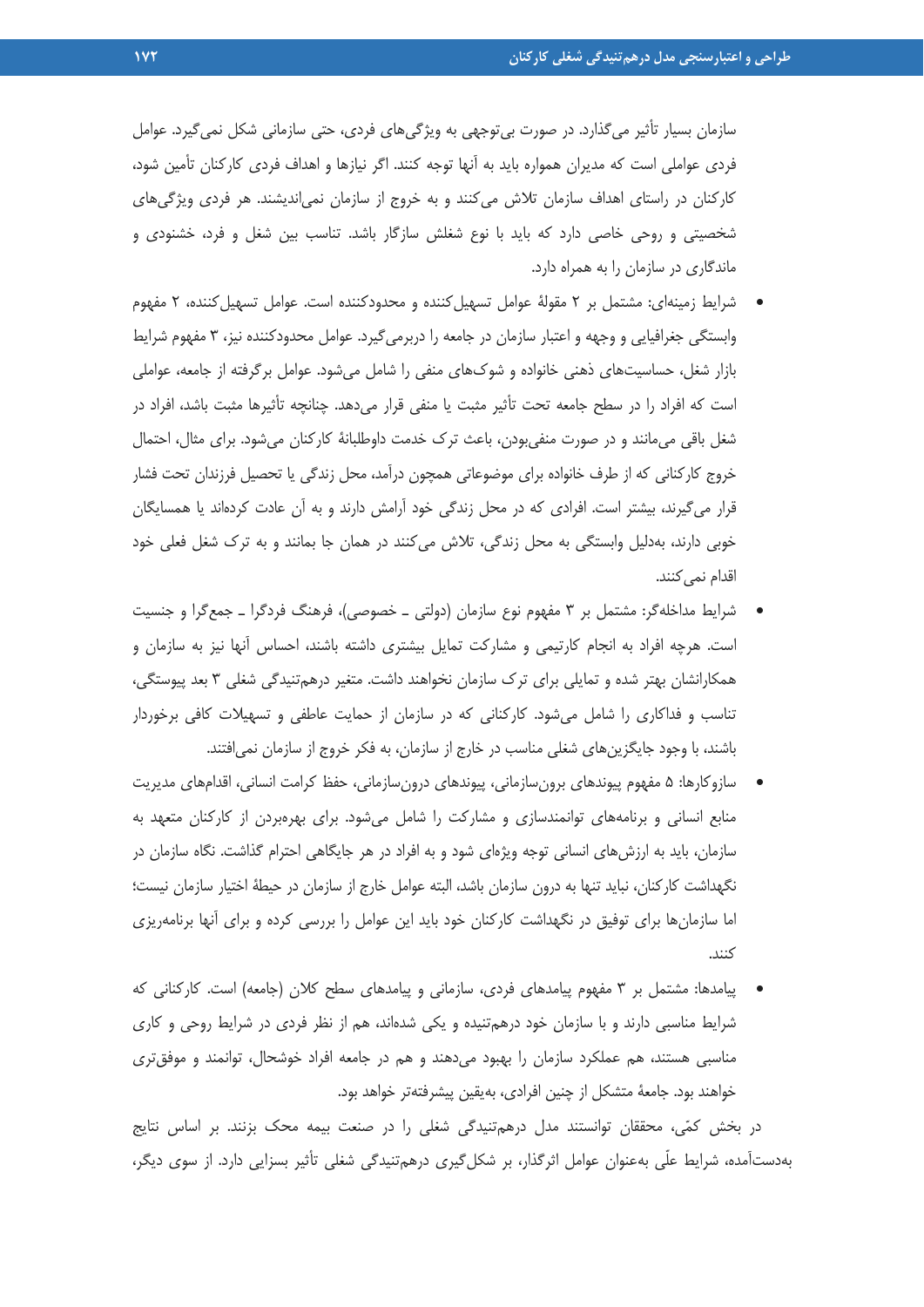شرايط مداخلهگر و زمينهاي بهعنوان عوامل مهم در عملياتيكردن درهمتنيدگي شغلي در صنعت بيمه تأثير متوسطي دارند كه بايد در كانون توجه قرار گيرند. پديدة اصلي يا درهمتنيدگي نيز بر سازوكارها و عملياتيبودن آنها تأثير بسيار زيادي دارد، از اين رو، بايستي به پديدة درهمتنيدگي شغلي توجه زيادي شود.

يافتههاي پژوهش در ارزيابي عوامل نشان ميدهد كه در پژوهش الحربي (2020) به شاخصهاي «آمادگي پذيرش هرگونه عقيده و نظريه» و «نگاه سازوكارانه و آيندهنگر»؛ در پژوهشهاي نگوئن و همكاران (2017) به شاخصهاي «امكان انتقال داخل سازمان»، «اختيار در انتخاب مسير شغلي» و «وجود آزادي شغلي براي دستيابي به اهداف فردي» و در پژوهشهاي شاه و همكاران (2020) و ميشل و همكاران (2001) به شاخصهاي «وجود جايگزينهاي شغلي موجود»، «جذابيت ساير مشاغل در خارج از سازمان» و «عملكرد رقبا» اشاره شده است. كيازاد و همكاران (2015) و ريان و هاردن (2014)، فرهنگ را يكي از عوامل مؤثر بر درهمتنيدگي شغلي معرفي كردهاند. در پژوهشهاي ميشل و همكاران (2001) و ژانگ و همكاران (2012)، جنسيت بهعنوان يكي ديگر از عوامل اثرگذار بر درهمتنيدگي شغلي اشاره شده است. افسر و بدير (2016) به شاخص «وجود دوستان و آشنايان صميمي در محل زندگي» اشاره كردهاند. تيان و همكاران (2016) شاخص اقدامهاي مديريت منابع انساني را مهم دانستهاند. كيازاد و همكارانش (2015) نيز به عوامل سازماني از جمله عضويت در گروهها، ارتباط با دوستان، وجود فرصت پيشرفت، بهبود مهارتها و عوامل خارج از سازمان همچون تعداد فرزندان، ويژگيهاي همسر اشاره كردهاند.

با توجه به مدل طراحيشده و عوامل شناساييشده، پيشنهادهاي كاربردي زير به شركت بيمة سامان ارائه ميشود:

- از آنجا كه شناسايي دلايل خروج كاركنان از سازمان اهميت زيادي دارد و در برنامهريزيها و رفع مشكلات موجود در سازمان كمك بهينهاي ميكند، پيشنهاد ميشود كه مصاحبه با كاركناني كه قصد خروج از سازمان را دارند، منسجمتر و بهتر انجام شود.
- يكي از موضوعاتي كه مصاحبهشوندگان بارها به آن اشاره كردند، اين بود كه با توجه به وضعيت اقتصادي نامناسب كشور، ميزان حقوق آنان جوابگوي مخارج زندگي نيست. در اين زمينه پيشنهاد ميشود كه شركتهاي بيمه با توجه به بودجة خود، در خصوص حقوق كارمندان بازنگري كنند و حتيالامكان مقدار آن را افزايش دهند.
- سازمان براي كاركنان و اعضاي خانوادة آنها امكانات رفاهي در نظر بگيرد و براي كاركنان مستأجر، كمك هزينة اجاره پرداخت كند. همچنين، سازمان ميتواند مبلغي را در قالب وام يا مساعده براي رهن منزل به آنان پرداخت كند.
- براي مخارج زايمان همسران كاركنان، كمك هزينهاي در نظر گرفته شود. ساير امكانات رفاهي از قبيل بن رستوران، بن كنسرت، كمك هزينة مهدكودك نيز ميتواند به تقويت روحية كاركنان كمك كند.
- استخدام در شركتهاي بيمه، بايد بر مبناي نياز واقعي سازمان و با در نظرگرفتن تخصص، مهارت و محل سكونت افراد باشد.
- براي تقويت روحية كاركنان و القاي اين موضوع كه همواره براي سازمان مهماند، پيشنهاد ميشود كه شركت بيمة سامان براي كاركنان و خانوادههاي آنها، سفرهاي تفريحي در نظر بگيرد.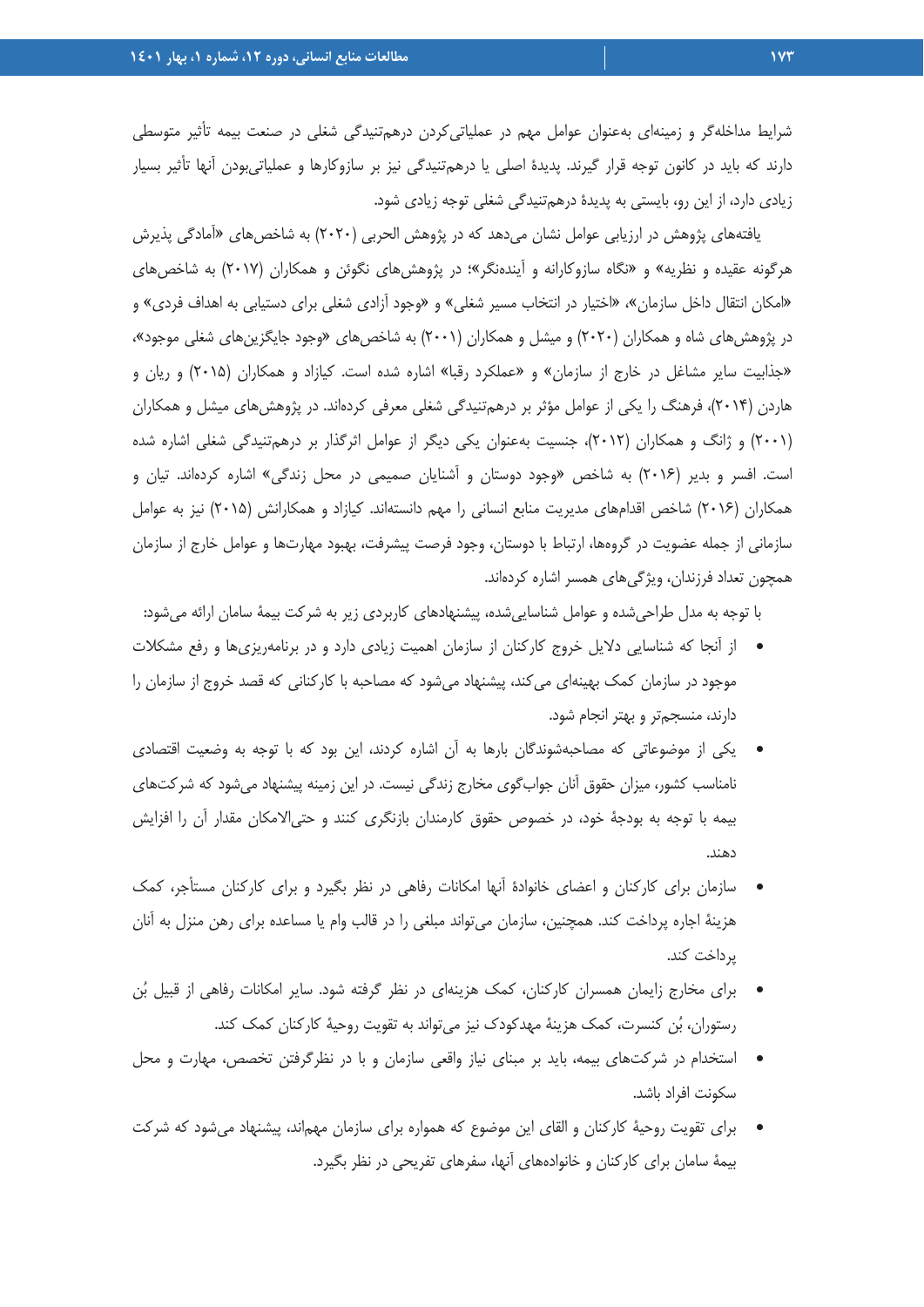- از آنجا كه سن و سابقة فعاليت در وقوع درهمتنيدگي شغلي نقش مهمي دارد، سازمان ميتواند با توجه به سابقة فعاليت كاركنان، براي آنها پاداش و مزايايي در نظر بگيرد و از اين طريق، هم براي كاركنان پرسابقه و هم كاركنان كمسابقهتر انگيزه ايجاد كند.
- مديران جلسههايي با حضور كاركنان برگزار كنند و بهطور شفاف، فرصتهاي رشد و توسعه و امكان پيشرفت شخصي و ارتقاي مناسب آنها را تبيين كنند.
- ميزان رضايت يا نارضايتي كاركنان كليدي، بهصورت دورهاي ارزيابي شود و براي رفع مشكلات آنان برنامهريزي شده و بازخورد لازم اعلام شود.
- همة انسانها دوست دارند فردي محترم شمرده شوند و در كانون توجه باشند. در اين راستا، بايد شركت بيمة سامان، احترام متقابل در سازمان را بهعنوان نوعي ارزش نهادينه كند. اين كار بايد از مديران ارشد سازمان آغاز شود و در رفتار آنها محسوس باشد تا ساير كاركنان نيز از مديران الگوبرداري كنند.
- با توجه به اينكه عوامل برگرفته از جامعه، يكي از عوامل مهم در حفظ و نگهداشت كاركنان شناسايي شد، توصيه ميشود كه سازمان در برنامهريزيهاي خود به عوامل برگرفته از جامعه توجه ويژهاي داشته باشد.
- وضعيت اقتصادي كشور، فشارهاي خانواده، حجم و فشارهاي كاري و برخوردهاي نامناسب همكاران، كاركنان را دچار تنش و استرس ميكند و بر روند كار آنها تأثير منفي ميگذارد. در اين راستا، سازمان ميتواند با بهرهمندي از مشاوران رواندرماني، به تقويت روحية كاركنان كمك كند و كاركنان با گفتوگو با مشاوران، براي مشكلات خود راهحلهاي مناسب پيدا كنند.
- بايد اهميت ارتباط و تعامل بين همكاران و محيط كار دلنشين براي كاركنان تبيين شود. در اين راستا توصيه ميشود كه در برنامههاي آموزشي سازمان، انجام كار تيمي و شرح وظايف گنجانده شود.

پژوهشگران در انجام فرايند اين پژوهش با محدوديتهايي مواجه شدند. نبود پژوهش مشابه در صنعت بيمه و همچنين مصاحبه با مديران ارشد و معاونان منابع انساني در صنعت بيمة كشور، زمان اجراي پژوهش را طولاني كرد؛ زيرا بهدليل پراكندگي شركتهاي بيمه در مناطق مختلف، دسترسي به مديران و معاونان دشوار بود. از سوي ديگر، همانند ساير پژوهشها، مشكلات دسترسي به اطلاعات نيز گريبانگير پژوهش حاضر بود.

از آنجا كه نوع سازمان (دولتي ـ خصوصي) بر درهمتنيدگي شغلي تأثير معناداري دارد، به ساير پژوهشگران پيشنهاد ميشود كه درهمتنيدگي شغلي را بهصورت جداگانه در سازمانهاي دولتي و خصوصي بررسي كرده و درهمتنيدگي شغلي كاركنان سازمانهاي دولتي و خصوصي را با هم مقايسه كنند. همچنين پژوهشگران ميتوانند با وزندهي به ابعاد و مؤلفههاي پژوهش حاضر، تأثير اهميت آنها را درهمتنيدگي شغلي كاركنان مشخص كنند. بررسي تأثير هر يك از عوامل درهمتنيدگي شغلي بر عملكرد و فرايندهاي سازمان با رويكرد كمي نيز، بهعنوان موضوعي ديگر به پژوهشگران پيشنهاد ميشود.

وجه تمايز و دانشافزايي پژوهش حاضر در مقايسه با پژوهشهاي پيشين، تمركز بر بستر محيطي (شرايط زمينهاي و مداخلهگر) و شرايط علّي است. در بيشتر پژوهشهاي حوزة حفظ و نگهداشت كاركنان در سازمان، فقط به عوامل درونسازماني توجه شده است، در حاليكه براي نگهداشت كاركنان، مجموعهاي از عوامل درون و برون سازماني بر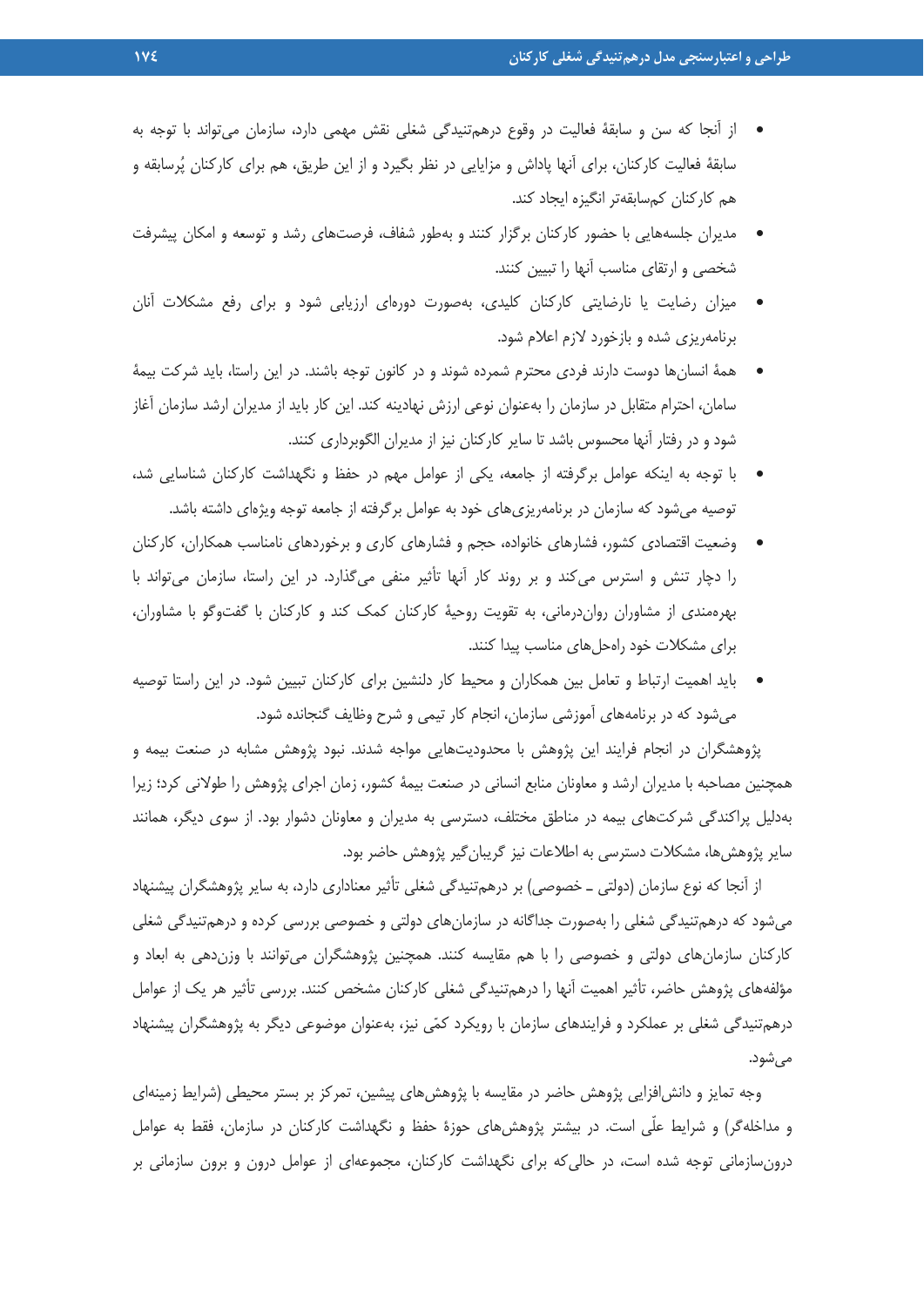درهمتنيدگي شغلي تأثير ميگذارند. در بيشتر مطالعات سازماني، فرهنگ عامل زمينهاي بوده است؛ اما برخلاف پژوهشهاي پيشين، در اين پژوهش فرهنگ فردگرا ـ جمعگرا عامل مداخلهگر در نظر گرفته شده است. از حيث روششناسي، مدل پژوهش در بخش كيفي با استفاده از روش دادهبنياد طراحي شده است كه در پژوهشهاي مربوط به درهمتنيدگي در داخل كشور، نمونة مشابهي وجود ندارد.

## **منابع**

- ابراهيمي، الهام (1399). بررسي تأثير درهمتنيدگي شغلي و سازماني بر قصد ترك خدمت معلمان آموزش و پرورش: نقش تعـديلگر مرحله كارراهه شغلي. *مديريت بر آموزش سازمان ها، ١٩(١)، ١٩٩–٢١٩.*
- توكلينژاد، حسن؛ جزني، نسرين؛ معمارزاده طهران، غلامرضا؛ افشـاركاظمي، محمـدعلي (1395). ارائـه مـدل نگهداشـت كاركنـان سازمان هاي دولتي ايران. *مديريت شهري، ۱۵(*۴۳)، ۳۰۲-۳۰۴.
- رحيمنيا، فريبرز؛ نصرتي، سعيد؛ اسلامي، قاسم (1396). بررسي تأثير امنيت و استقلال شغلي بر ترك خدمت به واسطه درهمتنيدگي شغلي در سازمان هاي دولتي. *مديريت دولتي، ٢*(٢)، ٣٣٣-٣۵٧.
- رهبري، هادي؛ پورصادق، ناصر؛ يزداني، حميدرضا (1399). شناسايي عوامل مؤثر بر درهـم تنيـدگي شـغلي بـا رويكـرد فراتركيـب. اندازهگيري تربيتي، 10(40)، .197-171
- سجاديان، فاطمه (۱۳۹۶). ر*ابطه ادراك كاركنان از فعاليت هاي منابع انساني تعهدمحور با د*رهم *تنيـدگي شـغلي و تمايـل بـه تـر*ك خدمت كاركنان (مورد مطالعه: شعب بانك رفاه كارگران شهر شيراز). پاياننامه كارشناسي ارشد مديريت بازرگاني، دانشـگاه علامه طباطبائي.

سرمد، زهره؛ بازرگان، عباس؛ حجازي، الهه (۱۳۸۵). *روشهاي تحقيق در علوم رفتاري* (چاپ دوازدهم)، تهران: انتشارات آگه.

#### **References**

- Afsar, B., & Badir, Y. F. (2016). Person–organization fit, perceived organizational support, and organizational citizenship behavior: The role of job embeddedness. *Journal of Human Resources in Hospitality & Tourism*, *15*(3), 252-278.
- Alharbi, S. (2020). *The influence of human resources management on job embeddedness and voluntary turnover intention: a case study of the constructions industry in Saudi Arabia* (Doctoral dissertation, University of Plymouth).
- Ampofo, E. T., Coetzer, A., & Poisat, P. (2017). Relationships between job embeddedness and employees' life satisfaction. *Employee Relations*, 39(2). DOI:10.1108/ER-10-2016-0199
- Bacon, L. D., & Bacon, L. D. (2001). *Using Amos for structural equation modeling in market research*. Chicago, IL: Lynd Bacon & Associates Limited and SPSS Incorporated.
- Byrne, B. M. (2010). *Structural equation modeling with AMOS: basic concepts, applications, and programming (multivariate applications series).* New York: Taylor & Francis Group.
- Choi, J. S., & Kim, K. M. (2015). Job embeddedness factors as a predictor of turnover intention among infection control nurses in Korea. *American journal of infection control*, *43*(11), 1213-1217.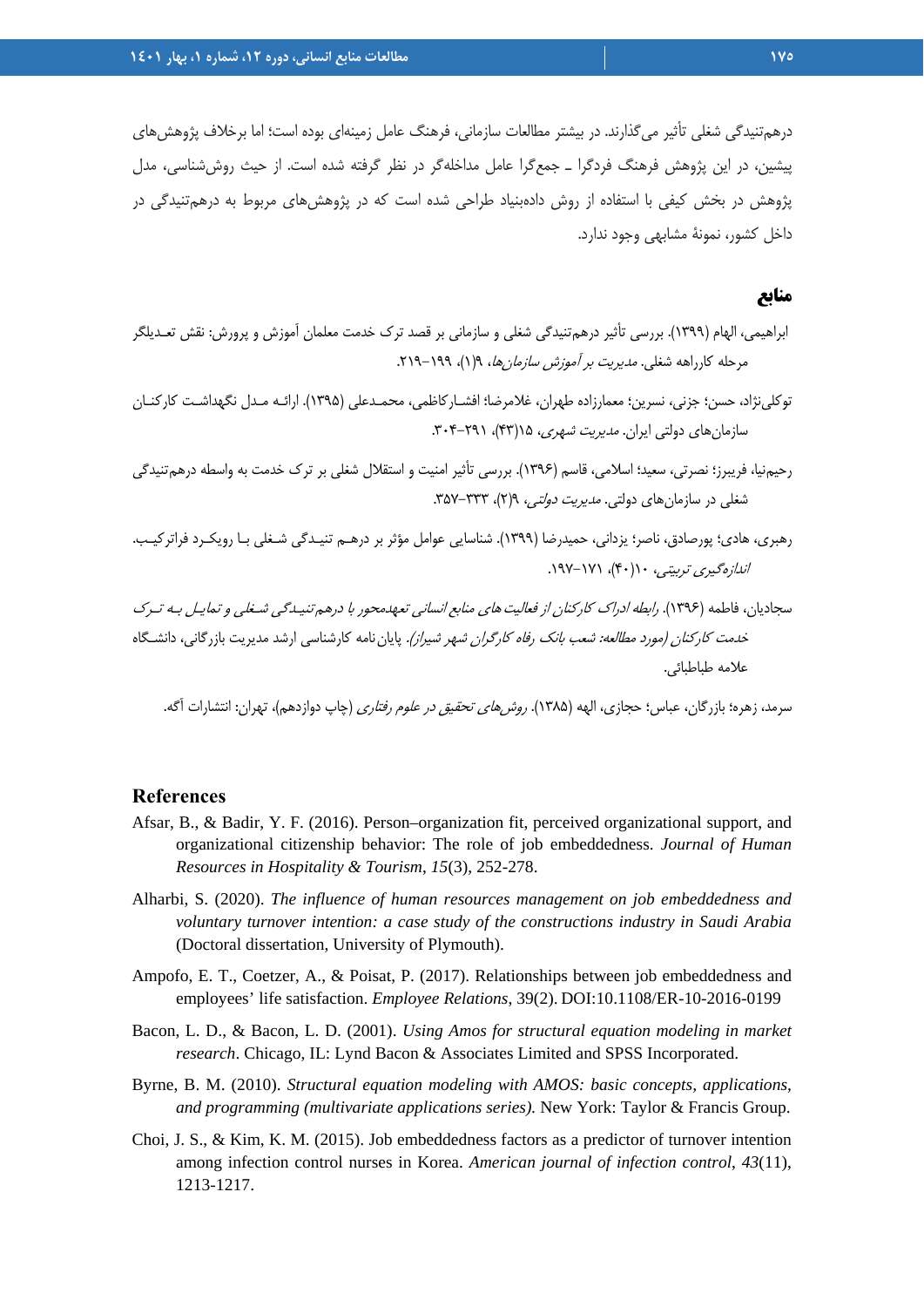- Clinton, M., Knight, T., & Guest, D. E. (2012). Job embeddedness: a new attitudinal measure. *International Journal of Selection and Assessment*, *20*(1), 111-117.
- Darrat, M.A., Amyx, D.A., & Bennett, R.J. (2017). Examining the impact of job embeddedness on salesperson deviance: The moderating role of job satisfaction. *Industrial Marketing Management*, *63*, 158-166.
- Ebrahimi, E. (2020). Investigating the effect of job and organizational Embeddedness on the intention to leave the service of education teachers: The moderating role of the career path. *Managing education in organization*, 9(1), 199-219. (*in Persian*)
- Ferreira, A.I., Martinez, L.F., Lamelas, J.P., & Rodrigues, R.I. (2017). Mediation of job embeddedness and satisfaction in the relationship between task characteristics and turnover: A multilevel study in Portuguese hotels. *International Journal of Contemporary Hospitality Management*, *29*(1), 248-267.
- Finfgeld‐Connett, D. (2010). Generalizability and transferability of meta‐synthesis research findings. *Journal of advanced nursing*, *66*(2), 246-254.
- Griffeth, R.W., Hom, P.W., & Gaertner, S. (2000). A meta-analysis of antecedents and correlates of employee turnover: Update, moderator tests, and research implications for the next millennium. *Journal of management*, *26*(3), 463-488.
- Hair, J.F., Gabriel, M., & Patel, V. (2014). AMOS covariance-based structural equation modeling (CB-SEM): Guidelines on its application as a marketing research tool. *Brazilian Journal of Marketing*, *13*(n.2), 44-55.
- Holtom, B. C., & O'Neill, B. S. (2004). Job embeddedness: A theoretical foundation for developing a comprehensive nurse retention plan. *The Journal of Nursing Administration*, *34*(5), 216-227.
- Jensen, L.A., and Allen, M.N. (1996). Meta-Synthesis of Qualitative Findings. *Qualitative Health Research,* 6 (4), 553-560.
- Jia, J., Yan, J., Jahanshahi, A. A., Lin, W., & Bhattacharjee, A. (2020). What makes employees more proactive? Roles of job embeddedness, the perceived strength of the HRM system and empowering leadership. *Asia Pacific Journal of Human Resources*, *58*(1), 107-127.
- Kiazad, K., Holtom, B. C., Hom, P. W., & Newman, A. (2015). Job embeddedness: A multifoci theoretical extension. *Journal of Applied Psychology*, *100*(3), 641-659.
- Lee, T. W., Mitchell, T. R., Sablynski, C. J., Burton, J. P., & Holtom, B. C. (2004). The effects of job embeddedness on organizational citizenship, job performance, volitional absences, and voluntary turnover. *Academy of Management Journal*, *47*(5), 711-722.
- Lyu, Y., & Zhu, H. (2019). The predictive effects of workplace ostracism on employee attitudes: A job embeddedness perspective. *Journal of Business Ethics*, *158*(4), 1083- 1095.
- Mitchell, T. R., Holtom, B. C., Lee, T. W., Sablynski, C. J., & Erez, M. (2001). Why people stay: Using job embeddedness to predict voluntary turnover. *Academy of management journal*, *44*(6), 1102-1121.
- Morehouse, R.E., & Maykut, P. (2002). *Beginning Qualitative Research: A Philosophical and Practical Guide*: Routledge.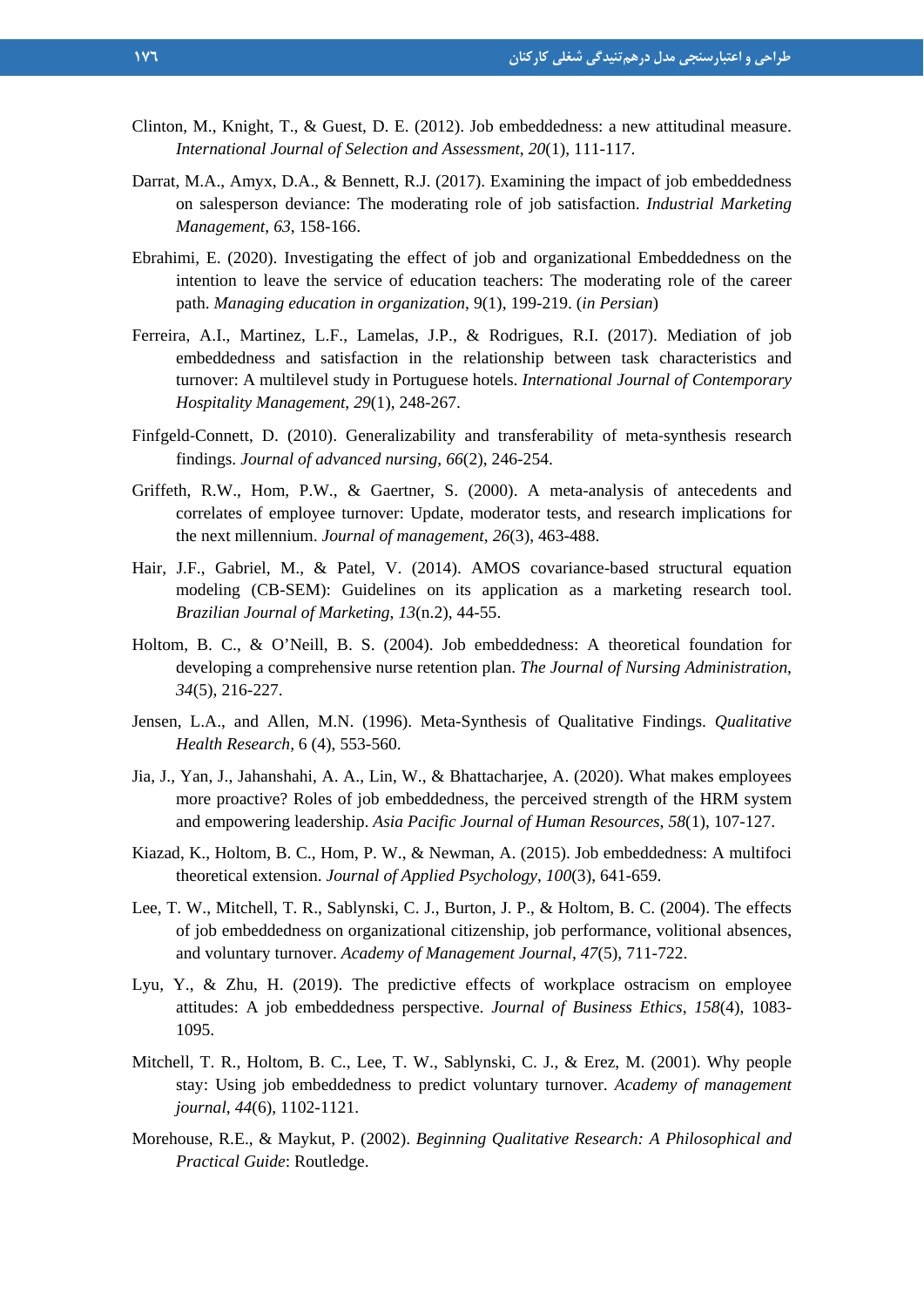- Munn, Z., Porritt, K., Lockwood, C., Aromataris, E., & Pearson, A. (2014). Establishing confidence in the output of qualitative research synthesis: the ConQual approach. *BMC medical research methodology*, *14*(1), 1-7.
- Murphy, W. M., Burton, J. P., Henagan, S. C., & Briscoe, J. P. (2013). Employee reactions to job insecurity in a declining economy: A longitudinal study of the mediating role of job embeddedness. *Group & Organization Management*, *38*(4), 512-537.
- Ng, T.W., & Feldman, D.C. (2012). The effects of organizational and community embeddedness on work-to-family and family-to-work conflict. *Journal of Applied Psychology*, *97*(6), 1233.
- Nguyen, V.Q., Taylor, G.S., & Bergiel, E. (2017). Organizational antecedents of job embeddedness. *Management Research Review*, 40(11), 1216-1235.
- Rahbari, H., Pour Sadegh, N., Yazdani, H.R. (2020). Identifying the factors affecting job Embeddedness with a hybrid approach. *Educational measurement*, 10(40), 171-197. (*in Persian*)
- Rahim Niya, F., Nosrati, S., Eslami, Gh. (2017). Investigating the effect of job security and independence on dismissal due to job Embeddedness in government organizations. *Governmental Management*, 9(2), 333-357. (*in Persian*)
- Ramesh, A., & Gelfand, M. J. (2010). Will they stay or will they go? The role of job embeddedness in predicting turnover in individualistic and collectivistic cultures. *Journal of Applied Psychology*, *95*(5), 807.
- Robinson, R.N., Kralj, A., Solnet, D.J., Goh, E., & Callan, V. (2014). Thinking job embeddedness not turnover: Towards a better understanding of frontline hotel worker retention. *International Journal of Hospitality Management*, *36*, 101-109.
- Ryan, S., & Harden, G. (2014). Job embeddedness of information technology professionals: The effects of gender. *Journal of Computer Information Systems*, *54*(4), 52-59.
- Safavi, H.P., & Karatepe, O.M. (2019). The effect of job insecurity on employees' job outcomes: the mediating role of job embeddedness. *Journal of Management Development*, *38*(4), 288-297.
- Sajadian, F. (2017). *The Relationship between Employees 'Perception of Commitment-Oriented Human Resources Activities with Job Confusion and the Tendency of Employees to Leave the Service (Case Study: Shiraz Workers' Welfare Bank Branches).* Master Thesis in Business Management, Allameh Tabatabai University. (*in Persian*)
- Sarmad, Z., Bazarghan, A., Hejazi, E. (2006). *Research Methods in Behavioral Sciences.*  Twelfth Edition, Tehran: Agha Publications. (*in Persian*)
- Shah, I. A., Csordas, T., Akram, U., Yadav, A., & Rasool, H. (2020). Multifaceted Role of Job Embeddedness Within Organizations: Development of Sustainable Approach to Reducing Turnover Intention. *SAGE Open*, *10*(2). DOI: 2158244020934876.
- Shehawy, Y. M., Elbaz, A., & Agag, G. M. (2018). Factors affecting employees' job embeddedness in the Egyptian airline industry. *Tourism Review*, *73*(4), 548-571.
- Skelton, A. R. (2017). *Job Satisfaction and Job Embeddedness as Predictors of Manufacturing Employee Turnover Intentions.* Doctor of Business Administration (D.B.A.). Available in: https://scholarworks.waldenu.edu/dissertations/4176